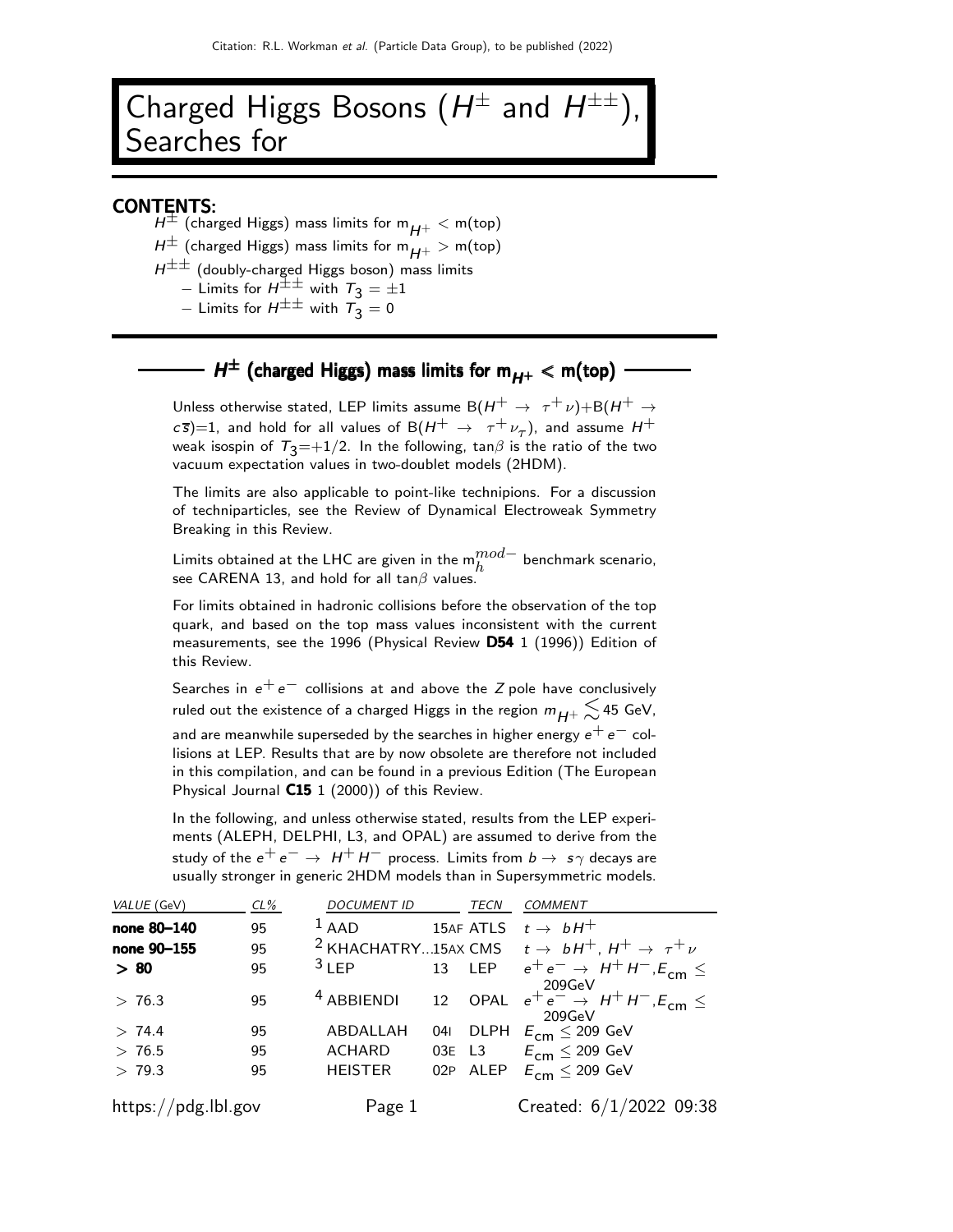• • • We do not use the following data for averages, fits, limits, etc. • • •

|         |    | $5$ AAD                         |                       | 21v ATLS $\overline{t} bH^+$ , $H^+ \rightarrow t\overline{b}$                                       |
|---------|----|---------------------------------|-----------------------|------------------------------------------------------------------------------------------------------|
|         |    | <sup>6</sup> SIRUNYAN           | 21w CMS               | $H^+ \rightarrow W^+ Z$                                                                              |
|         |    | 7 AAD                           | 20w ATLS              | $H^+ \rightarrow t\overline{b}$                                                                      |
|         |    | 8 SIRUNYAN                      | 20AO CMS              | $H^+ \rightarrow t\overline{b}$                                                                      |
|         |    | <sup>9</sup> SIRUNYAN           | 20AV CMS              | $H^+ \rightarrow t\overline{b}$                                                                      |
|         |    | 10 SIRUNYAN                     | 20BE CMS              | $t \rightarrow bH^+, H^+ \rightarrow c\overline{s}$                                                  |
|         |    | 11 SIRUNYAN                     | 19AH CMS              | $H^+ \rightarrow \tau^+ \nu$                                                                         |
|         |    | 12 SIRUNYAN                     | 19BP CMS              | $H^+ \rightarrow W^+ Z$                                                                              |
|         |    | 13 SIRUNYAN                     | 19cc CMS              | $t \rightarrow bH^{+}$ , $H^{+} \rightarrow$                                                         |
|         |    |                                 |                       | $W^+ A^0$ , $A^0 \rightarrow \mu^+ \mu^-$                                                            |
|         |    | 14 SIRUNYAN                     | 19cq CMS              | $H^+ \rightarrow W^+ Z$                                                                              |
|         |    | 15 AABOUD                       | 18BWATLS              | $\overline{t} b H^+$ or $t \to b H^+$ ,                                                              |
|         |    | 16 AABOUD                       | 18CD ATLS             | $H^+ \rightarrow \tau^+ \nu$<br>$\overline{t} bH^+$ , $H^+ \rightarrow t\overline{b}$                |
|         |    | <sup>17</sup> AABOUD            | 18CH ATLS             | $H^{\pm} \rightarrow W^{\pm} Z$                                                                      |
|         |    | $18$ HALLER                     | 18<br>RVUE            | $b \rightarrow s \gamma$                                                                             |
|         |    | 19 SIRUNYAN                     | 18DO CMS              | $t \rightarrow bH^+, H^+ \rightarrow c\overline{b}$                                                  |
|         |    | 20 MISIAK                       |                       | 17 RVUE $b \rightarrow s(d)\gamma$                                                                   |
|         |    | <sup>21</sup> SIRUNYAN          | 17AE CMS              | $H^{\pm} \rightarrow W^{\pm} Z$                                                                      |
|         |    | <sup>22</sup> AABOUD            | 16A ATLS              | $t(b) H^+, H^+ \rightarrow \tau^+ \nu$                                                               |
|         |    | $23$ AAD                        | 16AJ ATLS             | $t(b) H^+, H^+ \rightarrow t\overline{b}$                                                            |
|         |    | $24$ AAD                        | 16AJ ATLS             | $qq \rightarrow H^+, H^+ \rightarrow t\overline{b}$                                                  |
|         |    | $25$ AAD                        | 15AF ATLS             | t $H^{\pm}$                                                                                          |
|         |    | $26$ AAD                        | 15M ATLS              | $H^{\pm} \rightarrow W^{\pm} Z$                                                                      |
|         |    | <sup>27</sup> KHACHATRY15AX CMS |                       | $tH^+$ , $H^+ \rightarrow t\overline{b}$                                                             |
|         |    | <sup>28</sup> KHACHATRY15AX CMS |                       | tH <sup><math>\pm</math></sup> , H <sup><math>\pm</math></sup> $\rightarrow \tau^{\pm}$ <sub>V</sub> |
|         |    | <sup>29</sup> KHACHATRY15BF CMS |                       | $t \rightarrow bH^+, H^+ \rightarrow c\overline{s}$                                                  |
|         |    | $30$ AAD                        | 14M ATLS              | $H_2^0 \rightarrow H^{\pm}W^{\mp} \rightarrow$                                                       |
|         |    |                                 |                       | $H^0 W^{\pm} W^{\mp}$ . $H^0 \rightarrow b \overline{b}$                                             |
|         |    | 31 AALTONEN                     | 14A CDF               | $t \rightarrow b \tau \nu$                                                                           |
|         |    | 32 AAD                          | 13AC ATLS             | $t \rightarrow bH^+$                                                                                 |
|         |    | 33 AAD                          | 13V ATLS              | $t \rightarrow bH^{+}$ , lepton non-                                                                 |
|         |    | $34$ AAD                        | 12BH ATLS             | universality<br>$t \rightarrow bH^+$                                                                 |
|         |    | 35 CHATRCHYAN 12AA CMS          |                       | $t \rightarrow bH^+$                                                                                 |
|         |    | 36 AALTONEN                     | 11P CDF               | $t \rightarrow bH^+$ , $H^+ \rightarrow W^+ A^0$                                                     |
| $>$ 316 | 95 | 37 DESCHAMPS                    | 10                    | RVUE Type II, flavor physics data                                                                    |
|         |    | 38 AALTONEN                     | 09AJ CDF              | $t \rightarrow bH^+$                                                                                 |
|         |    | 39 ABAZOV                       | 09AC DO               | $t \rightarrow bH^+$                                                                                 |
|         |    | 40 ABAZOV                       | 09AG DO               | $t \rightarrow bH^+$                                                                                 |
|         |    | 41 ABAZOV                       | 09AI D0               | $t \rightarrow bH^+$                                                                                 |
|         |    | 42 ABAZOV                       | 09P<br>D <sub>0</sub> | $H^+ \rightarrow t\overline{b}$                                                                      |
|         |    | 43 ABULENCIA                    | 06E<br><b>CDF</b>     | $t \rightarrow bH^+$                                                                                 |
| > 92.0  | 95 | <b>ABBIENDI</b>                 | 04<br>OPAL            | $B(\tau \nu) = 1$                                                                                    |
| > 76.7  | 95 | 44 ABDALLAH                     | 041<br>DLPH Type I    |                                                                                                      |
|         |    | 45 ABBIENDI                     | 03<br>OPAL            | $\tau \rightarrow \mu \overline{\nu} \nu$ , e $\overline{\nu} \nu$                                   |
|         |    | 46 ABAZOV                       | 02B<br>D <sub>0</sub> | $t \rightarrow bH^+, H \rightarrow \tau \nu$                                                         |
|         |    | <sup>47</sup> BORZUMATI         | 02<br><b>RVUE</b>     |                                                                                                      |
|         |    |                                 |                       |                                                                                                      |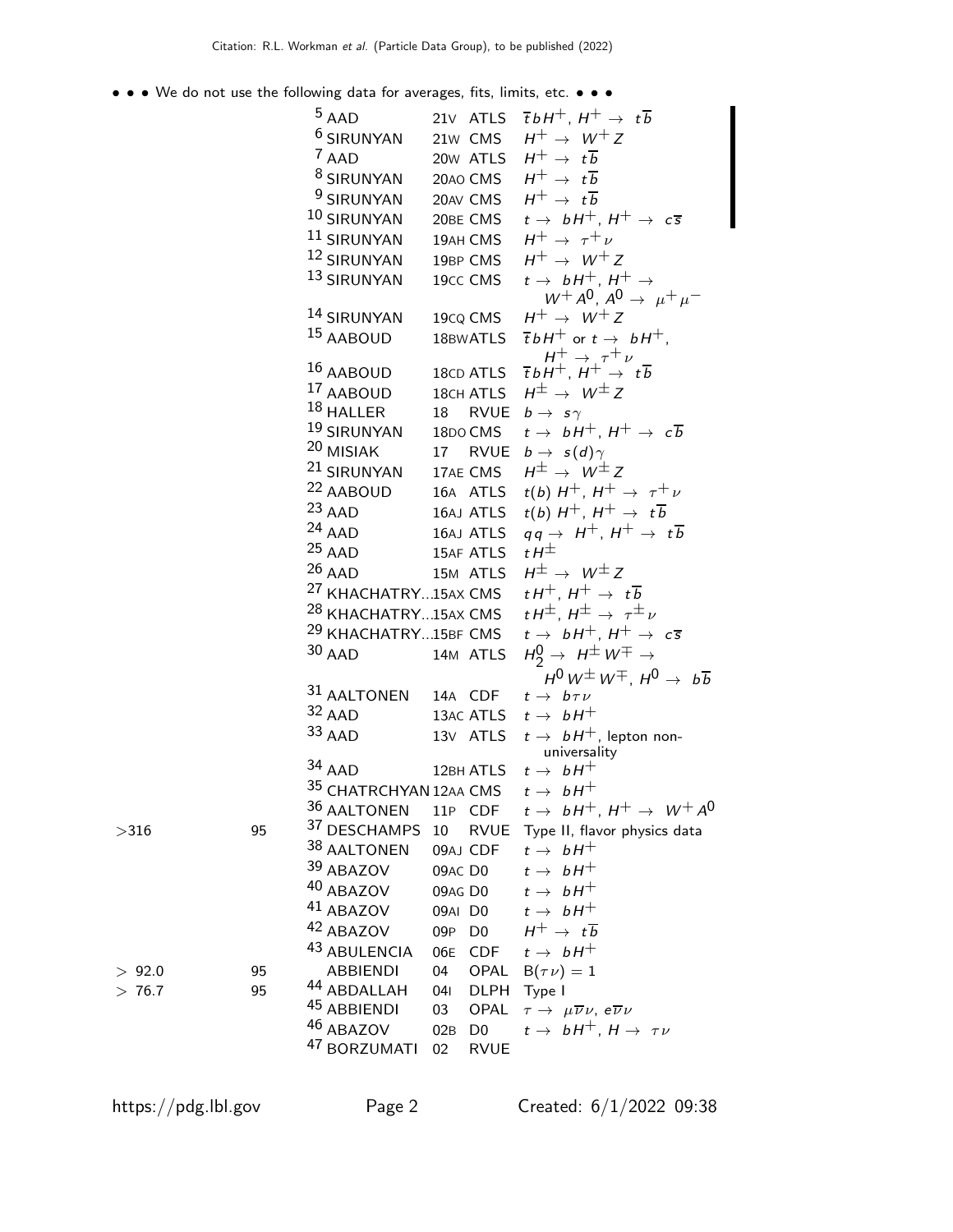|        |    | 48 ABBIENDI                                                         |        |             | 010 OPAL $B \rightarrow \tau \nu_{\tau} X$              |
|--------|----|---------------------------------------------------------------------|--------|-------------|---------------------------------------------------------|
|        |    | <sup>49</sup> BARATE                                                |        |             | O1E ALEP $B \rightarrow \tau \nu_{\tau}$                |
| >315   | 99 | 50 GAMBINO                                                          | 01     |             | RVUE $b \rightarrow s\gamma$                            |
|        |    | 51 AFFOLDER                                                         |        |             | 001 CDF $t \rightarrow bH^+$ , $H \rightarrow \tau \nu$ |
| > 59.5 | 95 | <b>ABBIENDI</b>                                                     |        |             | 99E OPAL $E_{\text{cm}} \leq 183 \text{ GeV}$           |
|        |    | <sup>52</sup> ABBOTT                                                |        |             | 99E D0 $t \rightarrow bH^+$                             |
|        |    | 53 ACKERSTAFF 99D OPAL $\tau \rightarrow e \nu \nu$ , $\mu \nu \nu$ |        |             |                                                         |
|        |    | 54 ACCIARRI                                                         | 97F L3 |             | $B \rightarrow \tau \nu_{\tau}$                         |
|        |    | <sup>55</sup> AMMAR                                                 |        |             | 97B CLEO $\tau \rightarrow \mu \nu \nu$                 |
|        |    | <sup>56</sup> COARASA                                               |        |             | 97 RVUE $B \rightarrow \tau \nu_{\tau} X$               |
|        |    | <sup>57</sup> GUCHAIT                                               |        |             | 97 RVUE $t \rightarrow bH^+$ , $H \rightarrow \tau \nu$ |
|        |    | 58 MANGANO                                                          | 97     | <b>RVUE</b> | $B_{u(c)} \rightarrow \tau \nu_{\tau}$                  |
|        |    | 59 STAHL                                                            | 97     |             | RVUE $\tau \rightarrow \mu \nu \nu$                     |
| >244   | 95 | $60$ ALAM                                                           | 95     |             | CLE2 $b \rightarrow s\gamma$                            |
|        |    | <sup>61</sup> BUSKULIC                                              | 95     |             | ALEP $b \rightarrow \tau \nu_{\tau} X$                  |
|        |    |                                                                     |        |             |                                                         |

<sup>1</sup> AAD 15AF search for  $t\bar{t}$  production followed by  $t \to bH^+$ ,  $H^+ \to \tau^+\nu$  in 19.5 fb<sup>-1</sup> of p p collisions at  $E_{cm} = 8$  TeV. Upper limits on B( $t \to bH^+$ ) B( $H^+ \to \tau \nu$ ) between  $2.3 \times 10^{-3}$  and  $1.3 \times 10^{-2}$  (95% CL) are given for  $m_{H^+} = 80$ –160 GeV. See their Fig. 8 for the excluded regions in different benchmark scenarios of the MSSM. The region  $m_{H^+}$  < 140 GeV is excluded for tan $\beta > 1$  in the considered scenarios.

- <sup>2</sup> KHACHATRYAN 15AX search for  $t\bar{t}$  production followed by  $t \to bH^+$ ,  $H^+ \to \tau^+\nu$ in 19.7 fb<sup>-1</sup> of pp collisions at  $E_{cm} = 8$  TeV. Upper limits on B( $t \rightarrow bH^+$ ) B( $H^+ \rightarrow$  $\tau$ v) between 1.2 × 10<sup>-2</sup> and 1.5 × 10<sup>-3</sup> (95% CL) are given for  $m_{H^+} = 80$ -160 GeV. See their Fig. 11 for the excluded regions in different benchmark scenarios of the MSSM. The region  $m_{H^+}$  < 155 GeV is excluded for tan $\beta > 1$  in the considered scenarios.
- $^3$ LEP 13 give a limit that refers to the Type II scenario. The limit for B $(H^+ \rightarrow \tau \nu) = 0$ 1 is 94 GeV (95% CL), and for B $(H^+ \rightarrow cs) = 1$  the region below 80.5 as well as the region 83–88 GeV is excluded (95% CL). LEP 13 also search for the decay mode  $H^+ \to$  $A^{\mathsf{0}}\, W^{*}$  with  $A^{\mathsf{0}}\, \rightarrow\, b\, \overline{b}$ , which is not negligible in Type I models. The limit in Type I models is 72.5 GeV (95% CL) if  $m_{\tilde{A}^0} > 12$  GeV.
- <sup>4</sup> ABBIENDI 12 also search for the decay mode  $H^+ \rightarrow A^0 W^*$  with  $A^0 \rightarrow b\overline{b}$ .
- $^5$  AAD 21V search for  $\overline{t}$   $b$  H $^+$  associated production followed by  $H^+ \to\ t\overline{b}$  in 139 fb $^{-1}$  of *p p* collisions at  $E_{cm} = 13$  TeV. See their Fig. 6 for upper limits on cross section times branching ratio for  $m_{H^+} = 0.2$  TeV. See also their Fig. 7 for the excluded region in the parameter space of the hMSSM and the following MSSM benchmark scenarios:  $M_h^{125}$ ,  $M_h^{125}(\tilde{\chi})$ ,  $M_h^{125}(\tilde{\tau})$ ,  $M_h^{125}$ (alignment),  $M_{h_1}^{125}$ (CPV).
- $^6$ SIRUNYAN 21W search for vector boson fusion production of  $H^+$  decaying to  $H^+$   $\rightarrow$  $W^+ Z \to \ell^+ \nu \ell^+ \ell^-$  in 137 fb $^{-1}$  of p p collisions at  $E_{\text{cm}} = 13$  TeV. See their Fig. 8 for limits on cross section times branching ratio for  $m_{H^{+}} = 0.2$ –3.0 TeV, and also for limits on the fraction of the triplet vev contribution to the  $W$  mass in the Georgi-Machacek model.
- $7$ AAD 20W search for dijet resonances in events with isolated leptons using 139 fb<sup>-1</sup> of  $p\,p$  collisions at  $E_{\mathsf{cm}}=13$  TeV. As a byproduct,  $H^+\to\ t\,\overline{b}$  produced in association<br>with  $\overline{t}\,b$  is searched for. Limits on the product of cross section times branching ratio for  $m_{H+} = 0.6-2$  TeV are given in their Fig. 5(c).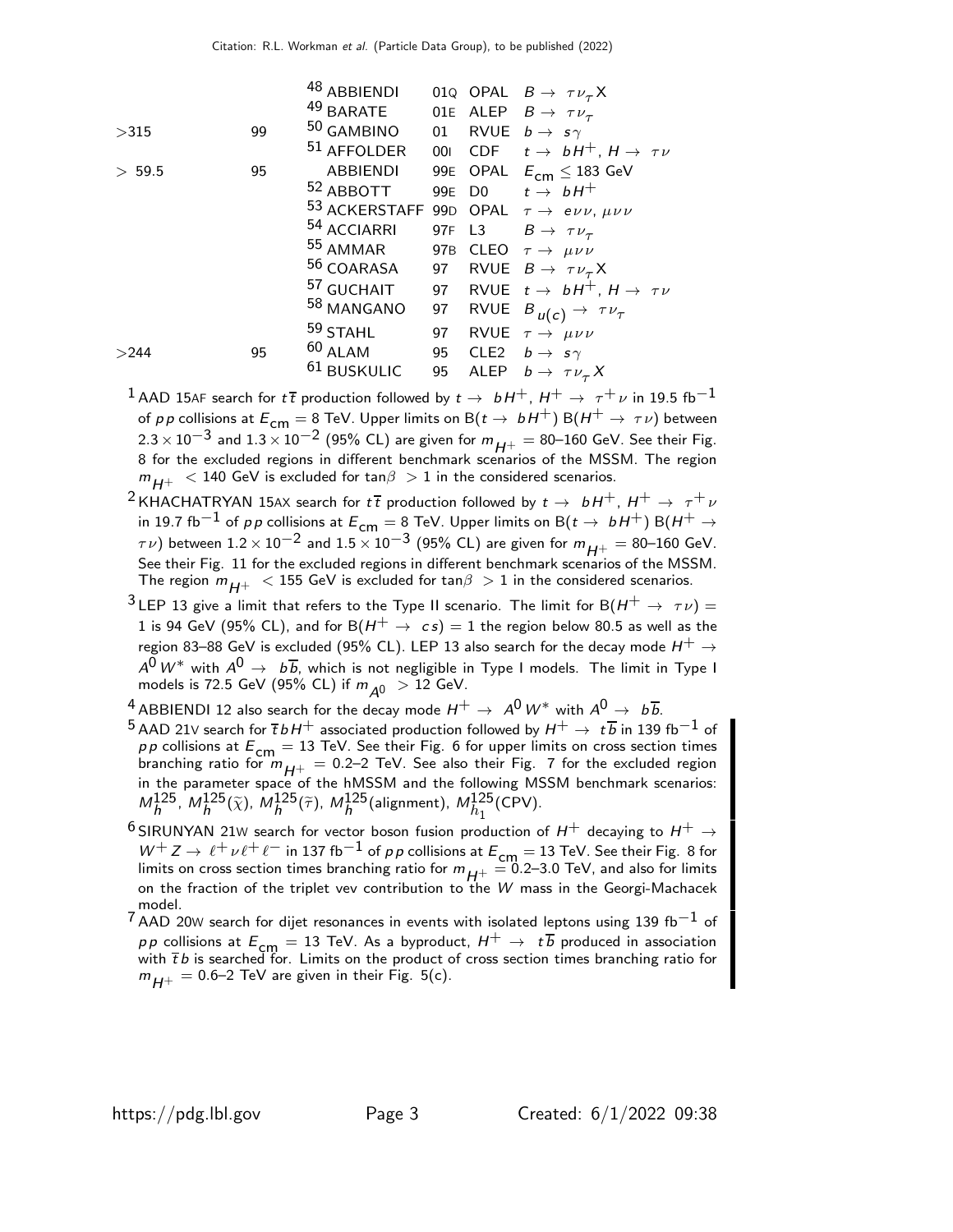- <sup>8</sup> SIRUNYAN 20AO search for  $H^+ \rightarrow t\overline{b}$  produced in association with  $t(b)$  in all jet final states in 35.9 fb<sup>-1</sup> of pp collisions at  $E_{cm} = 13$  TeV. See their Fig. 6 for limits on the product of cross section times branching ratio for  $m_{H+} = 0.2-3$  TeV. Limits for s-channel production are also given for  $m_{H^+} = 0.8-3$  TeV. See also Fig. 7 for the corresponding limits in scenarios in the minimal supersymmetric standard model. Cross section limits from combined results with SIRUNYAN 20AV are given in Fig. 8.
- <sup>9</sup> SIRUNYAN 20AV search for  $H^+ \rightarrow t\overline{b}$  produced in association with  $t(b)$  in final states with one or two leptons, in 35.9 fb<sup>-1</sup> of pp collisions at  $E_{cm} = 13$  TeV. See their Fig. 5 for limits on the product of cross section times branching ratio for  $m_{H+} = 0.2$ –3 TeV, and their Fig. 6 for the corresponding limits in scenarios in the minimal supersymmetric standard model.
- 10 SIRUNYAN 20BE search for  $t \to bH^+$  followed by the decay  $H^+ \to c\bar{s}$  in pair produced top quark events using 35.9 fb<sup>-1</sup> of p p collisions at  $E_{\text{cm}} = 13$  TeV. Limits on the branching ratio in the range 1.68–0.25% (95%CL) are given for  $m_{H^+} = 80$ –160 on the state state state state state state state state state state state state state state state state state state state state state st GeV, see their Fig. 4.
- $^{11}$  SIRUNYAN 19AH search for  $H^+$  in the decay of a pair-produced t quark, or in associated  $t\,b\,H^+$  or nonresonant  $b\,\overline{b}\,H^+\,W^-$  production, followed by  $H^+\,\rightarrow\,\,\tau^+\,\nu$ , in 35.9 fb $^{-1}$ of *p p* collisions at  $E_{cm} = 13$  TeV. Upper limits on cross section times branching ratio between 6 pb and 5 fb (95% CL) are given for  $m_{H^+} = 80$ –3000 GeV (including the non-resonant production near the top quark mass), see their Fig. 6 (left). See their Fig. 6 (right) for the excluded regions in the  $m_h^{\rm mod-}$  $h^{\text{HIOU}}$  scenario of the MSSM.
- <sup>12</sup> SIRUNYAN 19BP search for vector boson fusion production of  $H^+$  decaying to  $H^+ \rightarrow$  $W^+ Z \to \ell^+ \nu \ell^+ \ell^-$  in 35.9 fb $^{-1}$  of pp collisions at  $E_{\text{cm}} = 13$  TeV. See their Fig. 7 for limits on cross section times branching ratio for  $m_{H^{+}} = 0.3$ –2.0 TeV, and also for limits on the fraction of the triplet vev contribution to the W mass in the Georgi-Machacek model.
- 13 SIRUNYAN 19CC search for  $t \to bH^+$  from pair produced top quarks, with the decay chain  $H^+ \to W^+ A^0$ ,  $A^0 \to \mu^+ \mu^-$  in 35.9 fb<sup>-1</sup> of pp collisions at  $E_{cm} = 13$  TeV. See their Fig. 2 for limits on the product of branching ratios for  $m_{A0} = \overline{15} - 75$  GeV.
- $^{14}$  SIRUNYAN 19CQ search for vector boson fusion production of  $H^+$  decaying to  $H^+ \rightarrow$  $W^+ Z \rightarrow \ell^+ \nu q \overline{q}$  or  $q \overline{q} \ell^+ \ell^-$  in 35.9 fb<sup>-1</sup> of pp collisions at  $E_{cm} = 13$  TeV. See their Fig. 5 for limits on cross section times branching ratio for  $m_{H^{+}} = 0.6$ –2.0 TeV, and also for limits on the triplet vacuum expectation value fraction in the Georgi-Machacek model.
- $^{15}$  AABOUD 18BW search for  $\overline{t}$  bH $^+$  associated production or the decay  $t\to\,bH^+$ , followed by  $H^+ \to \tau^+ \nu$ , in 36.1 fb<sup>-1</sup> of pp collisions at  $E_{\text{cm}} = 13$  TeV. See their Fig. 8(a) for upper limits on cross section times branching ratio for  $m_{H^+} =$  90–2000 GeV, and Fig. 8(b) for limits on B( $t \to bH^+$ ) B( $H^+ \to \tau^+ \nu$ ) for  $m_{H^+} = 90$ –160 GeV. See
- also their Fig. 9 for the excluded region in the hMSSM parameter space. 16 AABOUD 18CD search for  $\overline{t} b H^+$  associated production followed by  $H^+ \to t \overline{b}$  in 36.1 fb<sup>−1</sup> of p p collisions at  $E_{\text{cm}} = 13$  TeV. See their Fig. 8 for upper limits on cross section times branching ratio for  $m_{H^+} =$  0.2–2 TeV. See also their Fig. 9 for the excluded region in the parameter space of the  $m_h^{\rm mod-}$  $h^{1100}$  and <code>hMSSM</code> scenarios of the MSSM. The theory predictions overlaid to the experimental limits to determine the excluded  $m_{H+}$  range are shown without their respective uncertainty band.
- 17 AABOUD 18CH search for vector boson fusion production of  $H^{\pm}$  decaying to  $H^{\pm} \rightarrow$  $W^{\pm} Z \rightarrow \ell^{\pm} \nu \ell^+ \ell^-$  in 36.1 fb<sup>-1</sup> of pp collisions at  $E_{cm} = 13$  TeV. See their Fig. 7 for limits on cross section times branching ratio for  $m_{H^\pm} = 0.2$ –0.9 TeV, and also for limits on the triplet vacuum expectation value fraction in the Georgi-Machacek model.
- <sup>18</sup> HALLER 18 give 95% CL lower limits on  $m_{H+}$  of 590 GeV in type II two Higgs doublet model from combined data (including an unpublished BELLE result) for  $B(b \to s\gamma)$ .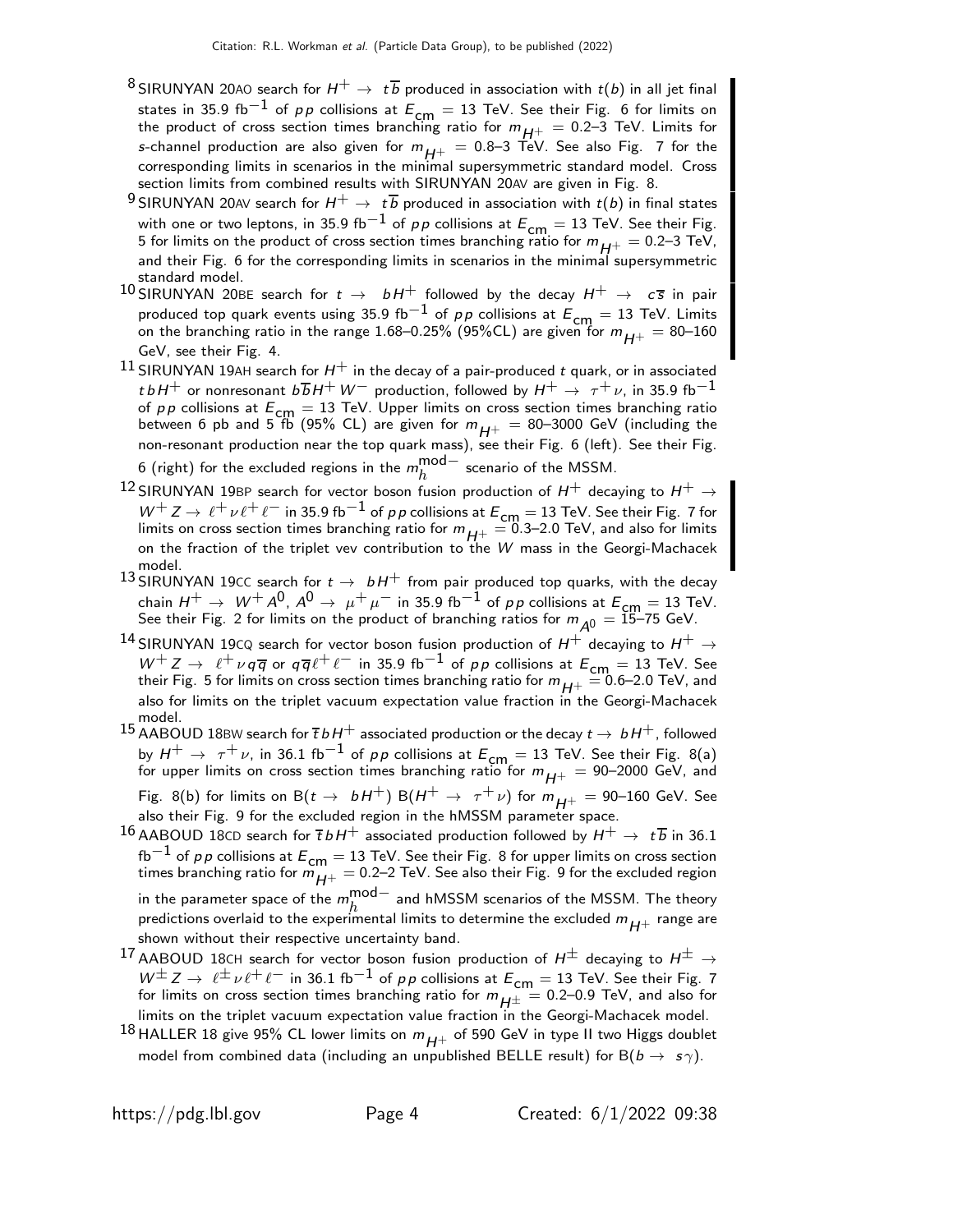- <sup>19</sup> SIRUNYAN 18DO search for  $t\bar{t}$  production followed by  $t \to bH^+$ ,  $H^+ \to c\bar{b}$  in 19.7 fb<sup>−1</sup> of pp collisions at  $E_{cm} = 8$  TeV. See their Fig. 3 for upper limits on B(t  $\rightarrow$  $bH^+$ ) for  $m_{H^+} = 90$ –150 GeV assuming that B $(H^+ \rightarrow c\overline{b}) = 1$  and B $(t \rightarrow bH^+)$  $+ B(t \rightarrow bW^+) = 1.$
- 20 MISIAK 17 give 95% CL lower limits on  $m_{H^{+}}$  between 570 and 800 GeV in type II two Higgs doublet model from combined data (including an unpublished BELLE result) for  $B(b \rightarrow s(d)\gamma)$ .
- <sup>21</sup> SIRUNYAN 17AE search for vector boson fusion production of  $H^{\pm}$  decaying to  $H^{\pm} \rightarrow$  $W^{\pm} Z \rightarrow \ell^{\pm} \nu \ell^+ \ell^-$  in 15.2 fb<sup>-1</sup> of pp collisions at  $E_{\text{cm}} = 13$  TeV. See their Fig. 3 for limits on cross section times branching ratio for  $m_{H^{\pm}} = 0.2$ –2.0 TeV, and also for limits on the triplet vacuum expectation value fraction in the Georgi-Machacek model.
- <sup>22</sup> AABOUD 16A search for  $t(b) H^{\pm}$  associated production followed by  $H^+ \rightarrow \tau^+ \nu$  in 3.2 fb<sup>-1</sup> of pp collisions at  $E_{cm} = 13$  TeV. Upper limits on  $\sigma(t/b) H^{\pm}$ ) B( $H^+ \rightarrow \tau \nu$ ) between 1.9 pb and 15 fb (95% CL) are given for  $m_{H+} = 200-2000$  GeV, see their Fig. 6. See their Fig. 7 for the excluded regions in the hMSSM scenario.
- <sup>23</sup> AAD 16AJ search for  $t(b) H^{\pm}$  associated production followed by  $H^{\pm} \rightarrow t b$  in 20.3 fb<sup>−1</sup> of pp collisions at  $E_{cm} = 8$  TeV. See their Fig. 6 for upper limits on  $\sigma(t(b) H^{\pm})$  $B(H^+ \rightarrow t b)$  for  $m_{H^+} = 200$ –600 GeV.
- <sup>24</sup> AAD 16AJ search for  $H^{\pm}$  production from quark-antiquark annihilation, followed by  $H^\pm \to~t\,b$ , in 20.3 fb $^{-1}$  of  $p\,p$  collisions at  $E_{\mathsf{cm}}=8$  TeV. See their Fig. 10 for upper limits on  $\sigma(H^{\pm})$  B( $H^+ \rightarrow tb$ ) for  $m_{H^+} = 400$ –3000 GeV.
- <sup>25</sup> AAD 15AF search for  $t H^{\pm}$  associated production followed by  $H^{\pm} \rightarrow \tau^{\pm} \nu$  in 19.5 fb<sup>-1</sup> of pp collisions at  $E_{cm} = 8$  TeV. Upper limits on  $\sigma(t H^{\pm})$  B( $H^+ \rightarrow \tau \nu$ ) between 760 and 4.5 fb (95% CL) are given for  $m_{H^+} = 180$ –1000 GeV. See their Fig. 8 for the excluded regions in different benchmark scenarios of the MSSM.
- 26 AAD 15M search for vector boson fusion production of  $H^{\pm}$  decaying to  $H^{\pm} \to W^{\pm} Z \to$  $q \overline{q} \ell^+ \ell^-$  in 20.3 fb<sup>-1</sup> of pp collisions at  $E_{cm} = 8$  TeV. See their Fig. 2 for limits on cross section times branching ratio for  $m_{H^\pm} = 200\text{--}1000$  GeV, and Fig. 3 for limits on thetriplet vacuum expectation value fraction in the Georgi-Machacek model.
- <sup>27</sup> KHACHATRYAN 15AX search for  $t H^{\pm}$  associated production followed by  $H^{\pm} \rightarrow t b$  in 19.7 fb<sup>-1</sup> of pp collisions at  $E_{cm} = 8$  TeV. Upper limits on  $\sigma(t H^{\pm})$  B( $H^+ \rightarrow t \overline{b}$ ) between 2.0 and 0.13 pb (95% CL) are given for  $m_{H^+} = 180$ –600 GeV. See their Fig. 11 for the excluded regions in different benchmark scenarios of the MSSM.
- <sup>28</sup> KHACHATRYAN 15AX search for  $t H^{\pm}$  associated production followed by  $H^{\pm} \rightarrow \tau^{\pm} \nu$ in 19.7 fb<sup>-1</sup> of pp collisions at  $E_{cm} = 8$  TeV. Upper limits on  $\sigma(t H^{\pm}) B(H^+ \rightarrow \tau \nu)$ between 380 and 25 fb (95% CL) are given for  $m_{H^+} = 180-600$  GeV. See their Fig. 11 for the excluded regions in different benchmark scenarios of the MSSM.
- <sup>29</sup> KHACHATRYAN 15BF search for  $t\bar{t}$  production followed by  $t \to bH^+$ ,  $H^+ \to c\bar{s}$  in 19.7 fb $^{-1}$  of pp collisions at  $E_{\mathsf{cm}}=8$  TeV. Upper limits on B( $t\to~bH^+$ ) B( $H^+\to bH^+$  $c$  s) between 1.2 × 10<sup>−2</sup> and 6.5 × 10<sup>−2</sup> (95% CL) are given for  $m_{H^+} = 90$ −160 GeV.  $^{30}$  AAD 14M search for the decay cascade  $H_2^0\to~H^\pm\,W^\mp\to~H^0\,W^\pm\,W^\mp$  ,  $H^0$  decaying to  $b\overline{b}$  in 20.3 fb<sup>−1</sup> of pp collisions at  $E_{\textsf{cm}}=8$  TeV. See their Table III for limits on cross section times branching ratio for  $m_{H_2^0}$   $=$  325–1025 GeV and  $m_{H^+}$   $=$  225–925 GeV.
- 31 AALTONEN 14A measure B( $t \to b \tau \nu$ ) = 0.096  $\pm$  0.028 using 9 fb<sup>-1</sup> of  $p\overline{p}$  collisions at  $E_{cm} = 1.96$  TeV. For  $m_{H+} = 80-140$  GeV, this measured value is translated to a limit B( $t \to bH^+$ ) < 0.059 at 95% CL assuming B( $H^+ \to \tau^+ \nu$ ) = 1.
- $^{32}$  AAD 13AC search for  $t\,\overline{t}$  production followed by  $t\to~bH^+$ ,  $H^+\to~c\,\overline{s}$  (flavor unidentified) in 4.7 fb<sup>-1</sup> of pp collisions at  $E_{cm} = 7$  TeV. Upper limits on B( $t \rightarrow bH^{+}$ ) between 0.05 and 0.01 (95%CL) are given for  $m_{H+}=90-150$  GeV and B $(H^+ \rightarrow c \overline{s})=1$ .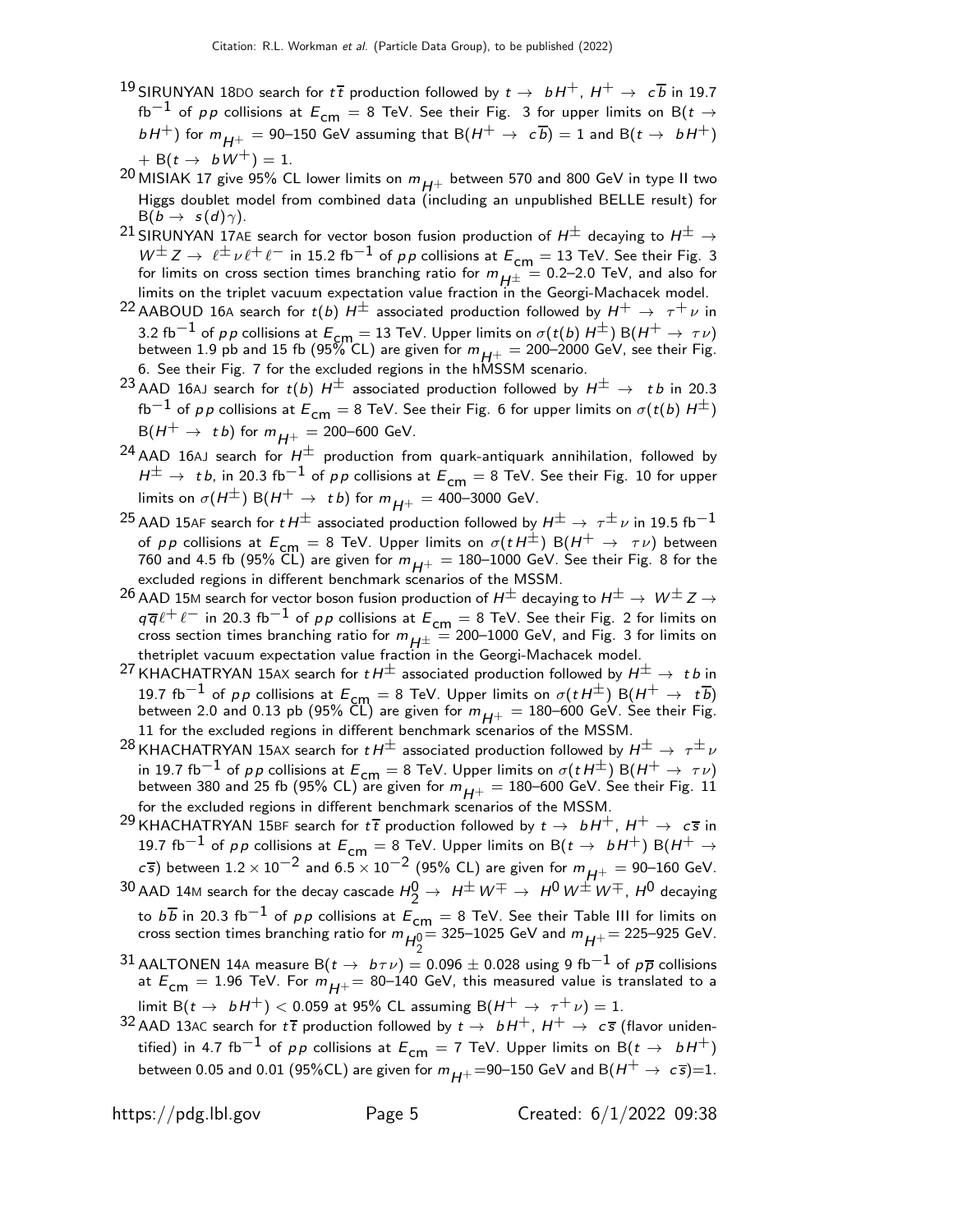- $^{33}$  AAD 13V search for  $t\bar{t}$  production followed by  $t\to~bH^+$  ,  $H^+\to~\tau^+\nu$  through violation of lepton universality with 4.6 fb<sup>-1</sup> of pp collisions at  $E_{cm} = 7$  TeV. Upper limits on  $B(t \rightarrow bH^+)$  between 0.032 and 0.044 (95% CL) are given for  $m_{H^+} = 90$ –140 GeV and B( $H^+ \rightarrow \tau^+ \nu$ ) = 1. By combining with AAD 12BH, the limits improve to 0.008 to 0.034 for  $m_{H^{+}} = 90$ –160 GeV. See their Fig. 7 for the excluded region in the  $m_h^{\text{max}}$
- scenario of the MSSM.<br><sup>34</sup> AAD 12BH search for t t production followed by t  $\rightarrow$  bH<sup>+</sup>, H<sup>+</sup>  $\rightarrow$   $~\tau^+ \nu$  with 4.6 fb $^{-1}$ of pp collisions at  $E_{cm} = 7$  TeV. Upper limits on B( $t \rightarrow bH^{+}$ ) between 0.01 and 0.05 (95% CL) are given for  $m_{H+} = 90-160$  GeV and B $(H^+ \rightarrow \tau^+ \nu) = 1$ . See their Fig. 8 for the excluded region in the  $m_h^{\rm max}$  scenario of the MSSM.
- $^{35}$  CHATRCHYAN 12AA search for  $t\,\overline{t}$  production followed by  $t\to~bH^+$ ,  $H^+\to~\tau^+\nu$ with 2 fb<sup>-1</sup> of pp collisions at  $E_{cm} = 7$  TeV. Upper limits on B( $t \rightarrow bH^+$ ) between 0.019 and 0.041 (95% CL) are given for  $m_{H^+} = 80$ –160 GeV and B $(H^+ \to \tau^+ \nu)$ =1.
- 36 AALTONEN 11P search in 2.7 fb<sup>-1</sup> of  $p\overline{p}$  collisions at  $E_{cm} = 1.96$  TeV for the decay chain  $t \to b H^+$ ,  $H^+ \to W^+ A^0$ ,  $A^0 \to \tau^+ \tau^-$  with  $m_{A^0}$  between 4 and 9 GeV. See their Fig. 4 for limits on B( $t \to bH^+$ ) for  $90 < m_{H^+} < 160$  GeV.
- <sup>37</sup> DESCHAMPS 10 make Type II two Higgs doublet model fits to weak leptonic and semileptonic decays,  $b \to s\gamma$ , B, B<sub>s</sub> mixings, and  $Z \to b\overline{b}$ . The limit holds irrespective of tan $\beta$ .
- $^{38}$  AALTONEN 09AJ search for  $t \to b H^+$ ,  $H^+ \to c \overline{s}$  in  $t\overline{t}$  events in 2.2 fb $^{-1}$  of  $p\overline{p}$ collisions at  $E_{cm} = 1.96$  TeV. Upper limits on B( $t \rightarrow bH^{+}$ ) between 0.08 and 0.32 (95% CL) are given for  $m_{H^+} = 60$ –150 GeV and B $(H^+ \rightarrow c\bar{s}) = 1$ .
- 39 ABAZOV 09AC search for  $t \to bH^+$ ,  $H^+ \to \tau^+ \nu$  in  $t\bar{t}$  events in 0.9 fb<sup>-1</sup> of  $p\bar{p}$ collisions at  $E_{cm} = 1.96$  TeV. Upper limits on B( $t \rightarrow bH^{+}$ ) between 0.19 and 0.25 (95% CL) are given for  $m_{H^+} = 80$ –155 GeV and B $(H^+ \rightarrow \tau^+ \nu) = 1$ . See their Fig. 4 for an excluded region in a MSSM scenario.
- 40 ABAZOV 09AG measure  $t\bar{t}$  cross sections in final states with  $\ell + j$ ets  $(\ell = e, \mu)$ ,  $\ell\ell$ , and  $\tau \ell$  in 1 fb $^{-1}$  of  $p\overline{p}$  collisions at  $E_{cm} = 1.96$  TeV, which constrains possible  $t \to$  $bH^+$  branching fractions. Upper limits (95% CL) on B( $t \rightarrow bH^+$ ) between 0.15 and 0.40 (0.48 and 0.57) are given for B $(H^+ \rightarrow \tau^+ \nu) = 1$  (B $(H^+ \rightarrow c\bar{s}) = 1$ ) for  $m_{H^+}$  $= 80 - 155$  GeV.
- 41 ABAZOV 09AI search for  $t \to bH^+$  in  $t\bar{t}$  events in 1 fb<sup>-1</sup> of  $p\bar{p}$  collisions at  $E_{cm} =$ 1.96 TeV. Final states with  $\ell + \text{jets } (\ell = e, \mu)$ ,  $\ell \ell$ , and  $\tau \ell$  are examined. Upper limits on  $B(t \rightarrow bH^+)$  (95% CL) between 0.15 and 0.19 (0.19 and 0.22) are given for B( $H^+ \rightarrow$  $(\tau^+\nu)=1$   $(\mathsf{B}(\mathsf{H}^+\to\mathsf{c}\bar{\mathsf{s}})=1)$  for  $m_{\mathsf{H}^+}=80$ –155 GeV. For  $\mathsf{B}(\mathsf{H}^+\to\tau^+\nu)=1$ also a simultaneous extraction of B $(t \to bH^+)$  and the  $t\bar{t}$  cross section is performed, yielding a limit on B( $t \to b H^+$ ) between 0.12 and 0.26 for  $m_{H^+} = 80$ –155 GeV. See their Figs. 5–8 for excluded regions in several MSSM scenarios.
- $^{42}$  ABAZOV 09P search for  $H^+$  production by  $q \overline{q}'$  annihilation followed by  $H^+ \,\rightarrow\,\, t \,\overline{b}$ decay in 0.9 fb<sup>-1</sup> of  $p\overline{p}$  collisions at  $E_{cm} = 1.96$  TeV. Cross section limits in several two-doublet models are given for  $m_{H+} = 180$ –300 GeV. A region with 20  $\lesssim$  tan $\beta \lesssim$ 70 is excluded (95% CL) for 180 GeV  $\lesssim m_{H^+} \lesssim 184$  GeV in type-I models.
- <sup>43</sup> ABULENCIA 06E search for associated  $H^0$  *W* production in  $p\overline{p}$  collisions at  $E_{\text{cm}} = 1.96$  TeV. A fit is made for  $t\overline{t}$  production processes in dilepton, lepton  $+$  jets, and lepton  $+\tau$ final states, with the decays  $t \to W^+ b$  and  $t \to H^+ b$  followed by  $H^+ \to \tau^+ \nu$ ,  $c\overline{s}$ ,  $t^*\overline{b}$ , or  $W^+ \, H^0$ . Within the MSSM the search is sensitive to the region tan $\beta < 1$  or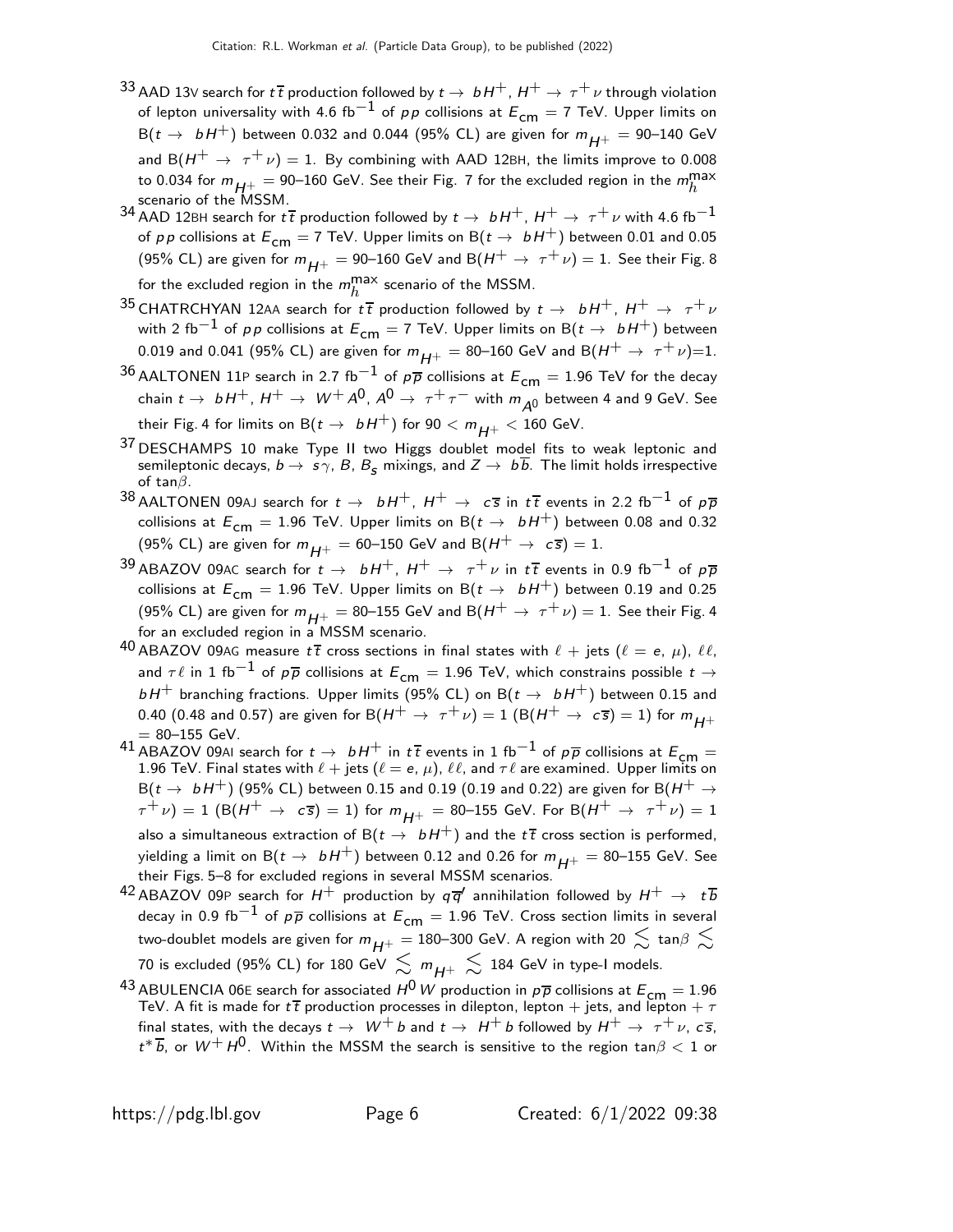- $>$  30 in the mass range  $m_{H+}$  = 80–160 GeV. See Fig. 2 for the excluded region in a
- 44 certain MSSM scenario.<br>44 ABDALLAH 041 search for  $e^+ \, e^- \rightarrow \; H^+ \, H^-$  with  $H^\pm$  decaying to  $\tau \nu, \, c \, s, \, {\rm or} \; W^* \, A^0$ in Type-I two-Higgs-doublet models.
- 45 ABBIENDI 03 give a limit  $m_{H+} > 1.28 \tan \beta$  GeV (95%CL) in Type II two-doublet models.
- 46 ABAZOV 02B search for a charged Higgs boson in top decays with  $H^+ \rightarrow \tau^+ \nu$  at  $E_{\text{cm}}$ =1.8 TeV. For  $m_{H+}$ =75 GeV, the region tan $\beta > 32.0$  is excluded at 95%CL. The excluded mass region extends to over 140 GeV for tan $\beta$  values above 100.
- $^{47}$  BORZUMATI 02 point out that the decay modes such as  $b\overline{b}$  W,  $A^0$  W, and supersymmetric ones can have substantial branching fractions in the mass range explored at LEP II and Tevatron.
- 48 ABBIENDI 01Q give a limit tan $\beta/m_{H^+} < 0.53$  GeV $^{-1}$  (95%CL) in Type II two-doublet models.
- <sup>49</sup> BARATE 01E give a limit tan $\beta/m_{H+} < 0.40$  GeV<sup>-1</sup> (90% CL) in Type II two-doublet models. An independent measurement of  $B\to~\tau \nu_\tau$ X gives tan $\beta/m_{H\pm}^{} < 0.49$  GeV $^{-1}$ (90% CL).
- $^{50}$  GAMBINO 01 use the world average data in the summer of 2001 B( $b\to\,s\gamma)=(3.23\pm0.15)$  $(0.42) \times 10^{-4}$ . The limit applies for Type-II two-doublet models.
- <sup>51</sup> AFFOLDER 00I search for a charged Higgs boson in top decays with  $H^+ \rightarrow \tau^+ \nu$  in  $p\overline{p}$  collisions at  $E_{cm}$ =1.8 TeV. The excluded mass region extends to over 120 GeV for tan $\beta$  values above 100 and B( $\tau \nu$ ) = 1. If B( $t \to bH^+$ )  $\gtrsim$  0.6,  $m_{H^+}$  up to 160 GeV is excluded. Updates ABE 97L.
- $^{52}$  ABBOTT 99E search for a charged Higgs boson in top decays in  $p\overline{p}$  collisions at  $E_{\mathsf{cm}}{=}1.8$ TeV, by comparing the observed  $t\bar{t}$  cross section (extracted from the data assuming the dominant decay  $t \to bW^+$ ) with theoretical expectation. The search is sensitive to regions of the domains tan $\beta \lesssim 1$ , 50  $<$   $m_{H+}$  (GeV)  $\lesssim$  120 and tan $\beta \gtrsim$  40, 50  $<$   $m_{H+}$

 $(GeV) \lesssim 160$ . See Fig. 3 for the details of the excluded region.

- 53 ACKERSTAFF 99D measure the Michel parameters  $ρ$ ,  $ξ$ ,  $η$ , and  $ξδ$  in leptonic  $τ$  decays from  $Z \to \tau \tau$ . Assuming e- $\mu$  universality, the limit  $m_{H^+} > 0.97$  tan $\beta$  GeV (95%CL) is obtained for two-doublet models in which only one doublet couples to leptons.
- 54 ACCIARRI 97F give a limit  $m_{H^+} > 2.6$  tan $\beta$  GeV (90% CL) from their limit on the exclusive  $B\to~\tau\nu_\tau$  branching ratio.
- 55 AMMAR 97B measure the Michel parameter  $\rho$  from  $\tau \to e \nu \nu$  decays and assumes  $e/\mu$ universality to extract the Michel  $\eta$  parameter from  $\tau \to \mu \nu \nu$  decays. The measurement is translated to a lower limit on  $m_{H+}$  in a two-doublet model  $m_{H+} > 0.97$  tan $\beta$  GeV (90% CL).
- 56 COARASA 97 reanalyzed the constraint on the  $(m_{H^{\pm}}$ ,tan $\beta)$  plane derived from the inclusive  $B \to \tau \nu_\tau X$  branching ratio in GROSSMAN 95B and BUSKULIC 95. They show that the constraint is quite sensitive to supersymmetric one-loop effects.
- 57 GUCHAIT 97 studies the constraints on  $m_{H^+}$  set by Tevatron data on  $\ell\tau$  final states in  $t\bar{t} \to (Wb)(Hb)$ ,  $W \to \ell \nu$ ,  $H \to \tau \nu_{\tau}$ . See Fig. 2 for the excluded region.
- 58 MANGANO 97 reconsiders the limit in ACCIARRI 97F including the effect of the potentially large  $B_{\cal C}\to~\tau\nu_\tau$  background to  $B_{\cal U}\to~\tau\nu_\tau$  decays. Stronger limits are obtained.
- 59 STAHL 97 fit  $\tau$  lifetime, leptonic branching ratios, and the Michel parameters and derive limit  $m_{H+} > 1.5$  tan $\beta$  GeV (90% CL) for a two-doublet model. See also STAHL 94.
- 60 ALAM 95 measure the inclusive  $b \to s\gamma$  branching ratio at  $\Upsilon(4S)$  and give B( $b \to s\gamma$  $\sigma s \gamma$ )< 4.2  $\times$  10 $^{-4}$  (95% CL), which translates to the limit  $m_{H^+} >$ [244 + 63/(tan $\beta$ ) $^{1.3}$ ] GeV in the Type II two-doublet model. Light supersymmetric particles can invalidate this bound.
- 61 BUSKULIC 95 give a limit  $m_{H^+} > 1.9$  tan $\beta$  GeV (90% CL) for Type-II models from  $b \to \tau \nu_{\tau} X$  branching ratio, as proposed in GROSSMAN 94.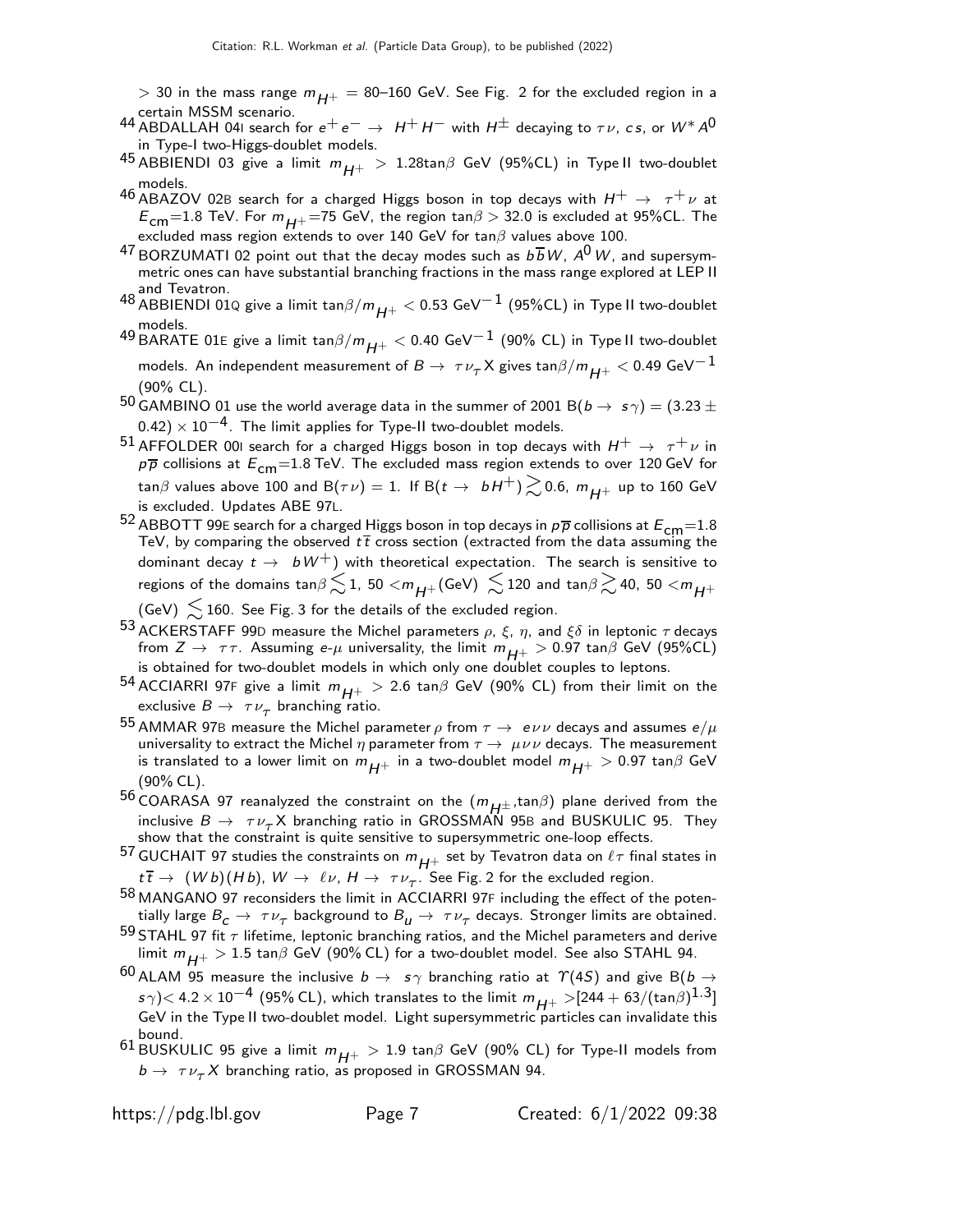# $H^{\pm}$  (charged Higgs) mass limits for  $m_{H^+} > m({\rm top})$

Limits obtained at the LHC are given in the  $\mathsf{m}_{h}^{mod-}$  benchmark scenario, see CARENA 13, and depend on the tan $\beta$  values.

| VALUE (GeV) | $CL\%$ | <b>DOCUMENT ID</b> | TECN                      | <b>COMMENT</b> |
|-------------|--------|--------------------|---------------------------|----------------|
| >181        | 95     | $1$ AABOUD         | 18BWATLS $tan \beta = 10$ |                |
| > 249       | 95     | $1$ AABOUD         | 18BWATLS $tan \beta = 20$ |                |
| > 390       | 95     | $1$ AABOUD         | 18BWATLS $tan \beta = 30$ |                |
| > 894       | 95     | $1$ AABOUD         | 18BWATLS $tan \beta = 40$ |                |
| >1017       | 95     | $1$ AABOUD         | 18BWATLS $tan \beta = 50$ |                |
| >1103       | 95     | $1$ AABOUD         | 18BWATLS $tan \beta = 60$ |                |

<sup>1</sup> AABOUD 18BW search for  $\overline{t} b H^+$  associated production in 36.1 fb<sup>-1</sup> of pp collisions at  $E_{\text{cm}} = 13$  TeV. See also their Fig. 9 for the excluded region in the hMSSM parameter space.

#### $H^{\pm\pm}$  (doubly-charged Higgs boson) mass limits

This section covers searches for a doubly-charged Higgs boson with couplings to lepton pairs. Its weak isospin  $\tau_3$  is thus restricted to two possibilities depending on lepton chiralities:  $\tau^{}_{3} ( {\rm H}^{\pm\pm} ) = \pm 1,$  with the coupling  $g_{\ell\ell}$  to  $\ell_L^ \bar{L} \ell'_L$  $L'$  and  $\ell_R^+$  $R^+ \ell_R^{\prime +}$  $\mathcal{H}^+_R$  ("left-handed") and  $\mathcal{T}_3(H^{\pm\pm})=0,$ with the coupling to  $\ell_{\mathbf{p}}^ R$ <sup> $\ell$ </sup> $R$  $\frac{R}{R}$  and  $\ell_L^+$  $\frac{1}{L}$   $\ell_L^{\prime +}$  $\begin{pmatrix} \uparrow \downarrow \downarrow \downarrow \end{pmatrix}$  ("right-handed"). These Higgs bosons appear in some left-right symmetric models based on the gauge group  $SU(2)_L \times SU(2)_R \times U(1)$ , the type-II seesaw model, and the Zee-Babu model. The two cases are listed separately in the following. Unless noted, one of the lepton flavor combinations is assumed to be dominant in the decay.

| Limits for $H^{\pm\pm}$                                                       | with $T_3 = \pm 1$ |                                  |     |             |                                                 |
|-------------------------------------------------------------------------------|--------------------|----------------------------------|-----|-------------|-------------------------------------------------|
| VALUE (GeV)                                                                   | $CL\%$             | DOCUMENT ID                      |     | TECN        | <b>COMMENT</b>                                  |
| >220                                                                          | 95                 | $1$ AABOUD                       |     | 19K ATLS    | $W^{\pm}W^{\pm}$                                |
| >768                                                                          | 95                 | <sup>2</sup> AABOUD              |     | 18BC ATLS   | e e                                             |
| >846                                                                          | 95                 | <sup>2</sup> AABOUD              |     | 18BC ATLS   | $\mu \mu$                                       |
| >468                                                                          | 95                 | $3$ AAD                          |     | 15AG ATLS   | $e\mu$                                          |
| >400                                                                          | 95                 | $4$ AAD                          |     | 15AP ATLS   | $e\tau$                                         |
| >400                                                                          | 95                 | $4$ AAD                          |     | 15AP ATLS   | $\mu\tau$                                       |
| >169                                                                          | 95                 | <sup>5</sup> CHATRCHYAN 12AU CMS |     |             | T T                                             |
| >300                                                                          | 95                 | <sup>5</sup> CHATRCHYAN 12AU CMS |     |             | $\mu \tau$                                      |
| >293                                                                          | 95                 | <sup>5</sup> CHATRCHYAN 12AU CMS |     |             | $e\tau$                                         |
| >395                                                                          | 95                 | <sup>5</sup> CHATRCHYAN 12AU CMS |     |             | $\mu \mu$                                       |
| >391                                                                          | 95                 | <sup>5</sup> CHATRCHYAN 12AU CMS |     |             | $e \mu$                                         |
| >382                                                                          | 95                 | <sup>5</sup> CHATRCHYAN 12AU CMS |     |             | e e                                             |
| > 98.1                                                                        | 95                 | <sup>6</sup> ABDALLAH            | 03  | <b>DLPH</b> | T T                                             |
| > 99.0                                                                        | 95                 | <sup>7</sup> ABBIENDI            | 02C | <b>OPAL</b> | T T                                             |
| • • • We do not use the following data for averages, fits, limits, etc. • • • |                    |                                  |     |             |                                                 |
| >350                                                                          | 95                 | $8$ AAD                          |     | 210 ATLS    | $W^{\pm}W^{\pm}$                                |
| >230                                                                          | 95                 | $9$ AAD                          |     | 210 ATLS    | $H^{\pm\pm}H^{\mp}$ associated produc-          |
|                                                                               |                    |                                  |     |             | tion, $H^{\pm\pm} \rightarrow W^{\pm}W^{\pm}$ . |
|                                                                               |                    |                                  |     |             | $H^{\pm} \rightarrow W^{\pm} Z$                 |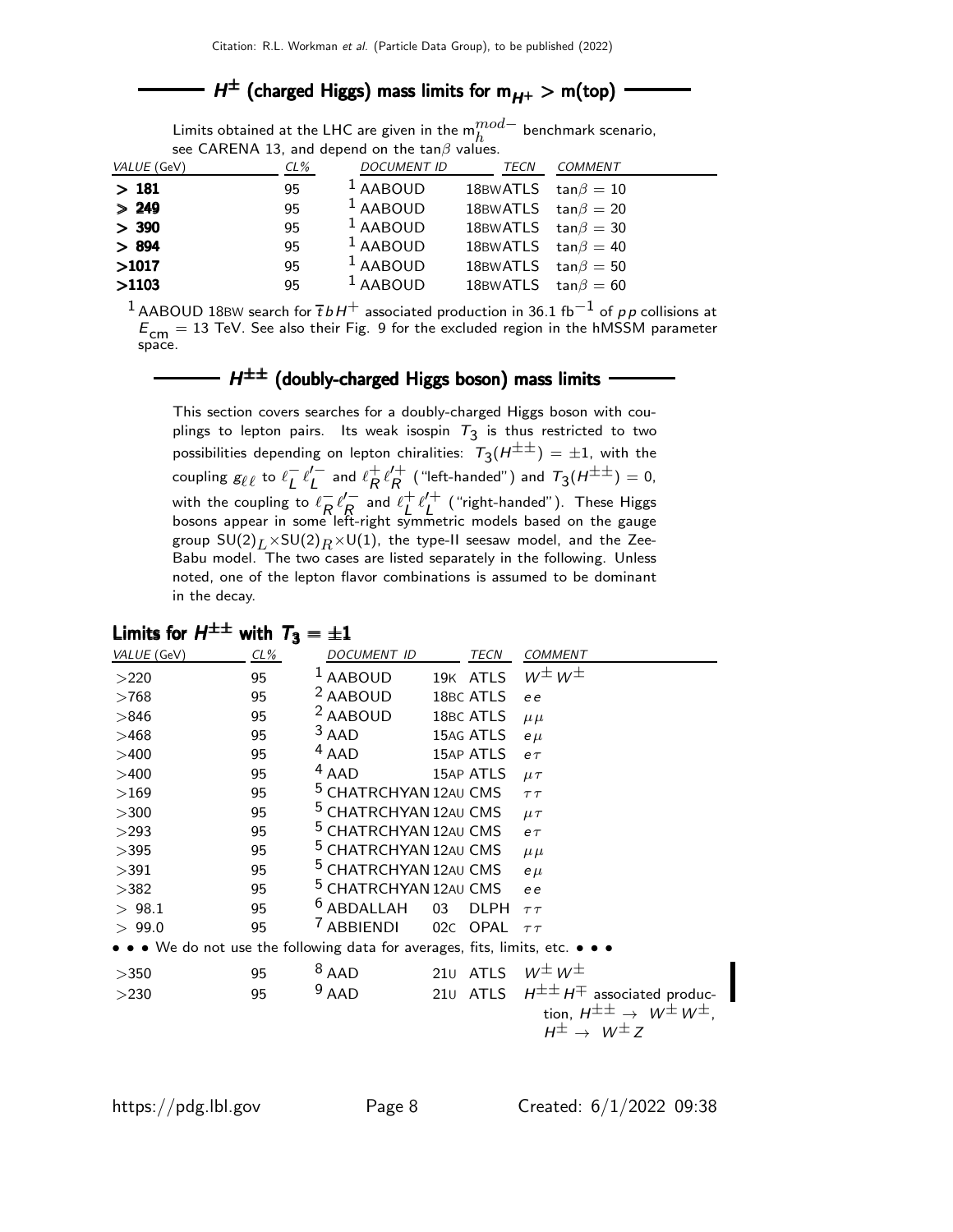|               |    | 10 SIRUNYAN                    | 21w CMS                | $W^{\pm}W^{\pm}$                                     |
|---------------|----|--------------------------------|------------------------|------------------------------------------------------|
|               |    | <sup>11</sup> SIRUNYAN         | 19cq CMS               | $W^{\pm}W^{\pm}$                                     |
|               |    | 12 SIRUNYAN                    | 18cc CMS               | $W^{\pm}W^{\pm}$                                     |
| >551          | 95 | $3$ AAD                        | 15AG ATLS              | e e                                                  |
| >516          | 95 | $3$ AAD                        | 15AG ATLS              | $\mu \mu$                                            |
|               |    | 13 KANEMURA                    | <b>RVUE</b><br>15      | $W^{(*)\pm} W^{(*)\pm}$                              |
|               |    | <sup>14</sup> KHACHATRY15D CMS |                        | $W^{\pm}W^{\pm}$                                     |
|               |    | <sup>15</sup> KANEMURA         | <b>RVUE</b><br>14      | $W^{(*)\pm} W^{(*)\pm}$                              |
| >330          | 95 | $16$ AAD                       | 13Y ATLS               | $\mu \mu$                                            |
| >237          | 95 | $16$ AAD                       | 13Y ATLS               | $\mu\tau$                                            |
| >355          | 95 | $17$ AAD                       | 12AY ATLS              | $\mu \mu$                                            |
| >398          | 95 | $18$ AAD                       | 12cQ ATLS              | $\mu \mu$                                            |
| >375          | 95 | $18$ AAD                       | 12cQ ATLS              | $e\mu$                                               |
| >409          | 95 | $18$ AAD                       | 12cQ ATLS              | e e                                                  |
| >128          | 95 | <sup>19</sup> ABAZOV           | 12A D <sub>0</sub>     | $\tau\,\tau$                                         |
| >144          | 95 | <sup>19</sup> ABAZOV           | 12A D0                 | $\mu\tau$                                            |
| >245          | 95 | 20 AALTONEN                    | 11AF CDF               | $\mu \mu$                                            |
| >210          | 95 | <sup>20</sup> AALTONEN         | 11AF CDF               | $e \mu$                                              |
| >225          | 95 | 20 AALTONEN                    | 11AF CDF               | e e                                                  |
| >114          | 95 | <sup>21</sup> AALTONEN         | 08AA CDF               | $e\tau$                                              |
| >112          | 95 | <sup>21</sup> AALTONEN         | 08AA CDF               | $\mu \tau$                                           |
| >168          | 95 | <sup>22</sup> ABAZOV           | 08V D0                 | $\mu \mu$                                            |
|               |    | 23 AKTAS                       | 06A<br>H1              | single $H^{\pm\pm}$                                  |
| >133          | 95 | 24 ACOSTA                      | 05L<br><b>CDF</b>      | stable                                               |
| >118.4        | 95 | <sup>25</sup> ABAZOV           | 04E<br>D <sub>0</sub>  | $\mu \mu$                                            |
|               |    | <sup>26</sup> ABBIENDI         | 03Q<br>OPAL            | $E_{\text{cm}} \leq 209$ GeV, single<br>$H^{\pm\pm}$ |
|               |    | <sup>27</sup> GORDEEV          | 97<br><b>SPEC</b>      | muonium conversion                                   |
|               |    | 28 ASAKA                       | 95<br><b>THEO</b>      |                                                      |
| > 45.6        | 95 | 29 ACTON                       | 92M OPAL               |                                                      |
| > 30.4        | 95 | 30 ACTON                       | 92M OPAL               |                                                      |
| none 6.5–36.6 | 95 | 31 SWARTZ                      | MRK <sub>2</sub><br>90 |                                                      |
|               |    |                                |                        |                                                      |

<sup>1</sup> AABOUD 19K search for pair production of  $H^{++}H^{--}$  followed by the decay  $H^{\pm\pm} \rightarrow$  $W^{\pm}W^{\pm}$  in 36.1 fb<sup>-1</sup> of pp collisions at  $E_{cm} = 13$  TeV. The search is interpreted in a doublet-triplet extension of the scalar sector with a vev of 0.1 GeV, leading to B $(H^{\pm\pm} \rightarrow$  $W^{\pm}W^{\pm}) = 1$ . See their Fig. 5 for limits on the cross section for  $m_{H^{++}}$  between 200 and 700 GeV.

- $2$  See their Figs. 11(b) and 13 for limits with smaller branching ratios.
- $^3$ AAD 15AG search for  $H^{++}H^{--}$  production in 20.3 fb $^{-1}$  of pp collisions at  $E_{\textsf{cm}}=8$  TeV. The limit assumes 100% branching ratio to the specified final state. See their Fig. 5 for limits for arbitrary branching ratios.
- $^4$  AAD 15AP search for  $H^{++}H^{--}$  production in 20.3 fb $^{-1}$  of pp collisions at  $E_{\mathsf{cm}}=8$  TeV. The limit assumes 100% branching ratio to the specified final state.
- $^5$  CHATRCHYAN 12AU search for  $H^{++}$   $H^{--}$  production with 4.9 fb $^{-1}$  of  $\rho$  p collisions at  $E_{\mathsf{cm}}=$  7 TeV. The limit assumes 100% branching ratio to the specified final state. See their Table 6 for limits including associated  $H^{++}H^-$  production or assuming different scenarios.
- 6 ABDALLAH 03 search for  $H^{++}H^{--}$  pair production either followed by  $H^{++} \rightarrow$  $\tau^+ \tau^+$ , or decaying outside the detector.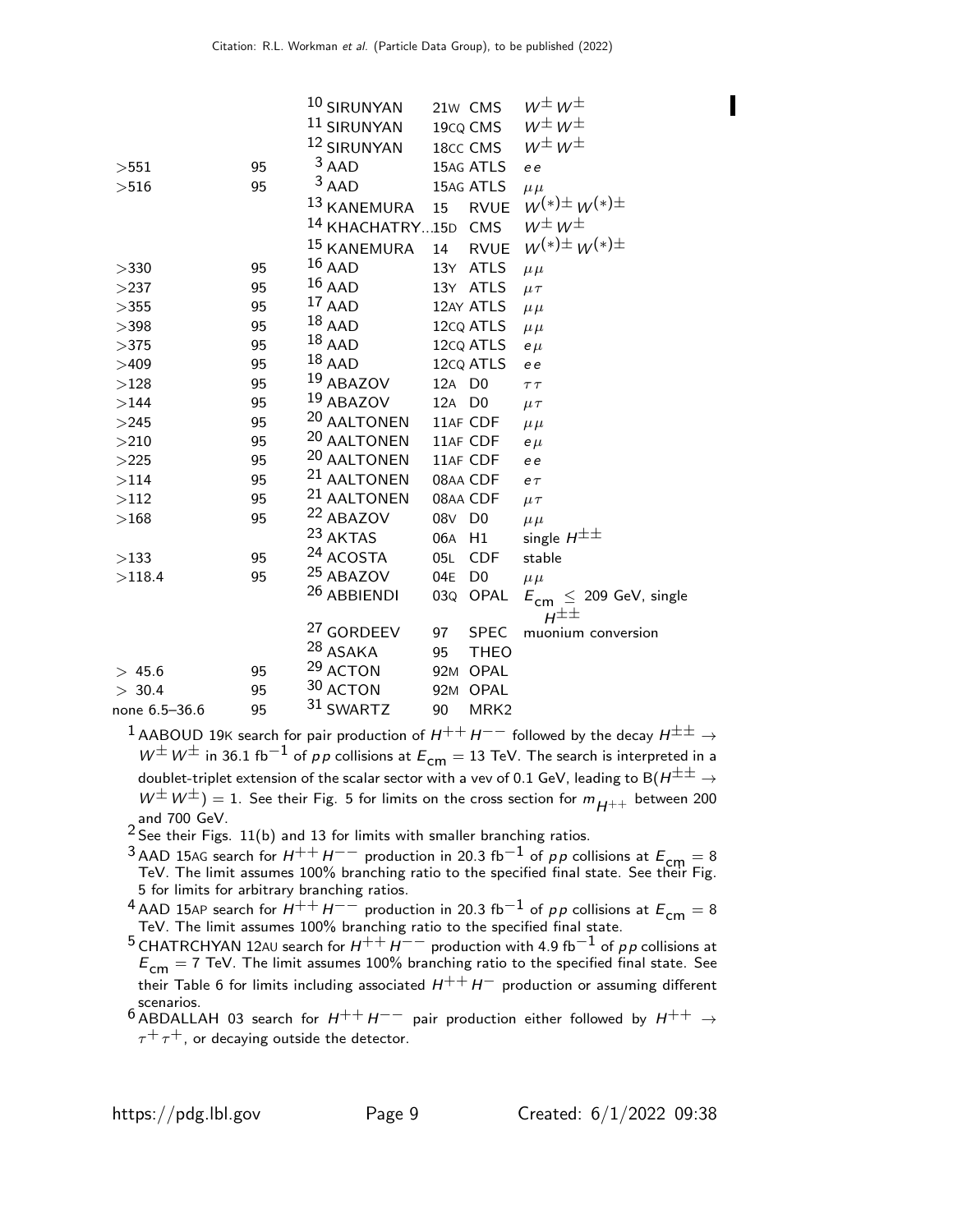- $^7$ ABBIENDI 02C searches for pair production of  $H^{++}H^{--}$ , with  $H^{\pm\pm} \to~\ell^{\pm}\ell^{\pm}$  ( $\ell,\ell'$  $\tilde{f}=e,\mu,\tau)$ . The limit holds for  $\ell = \ell' = \tau$ , and becomes stronger for other combinations of leptonic final states. To ensure the decay within the detector, the limit only applies for  $g(H\ell\ell)\gtrsim10^{-7}$ .
- 8 AAD 21U search for pair production of  $H^{++}H^{--}$  followed by the decay  $H^{\pm\pm} \rightarrow$  $W^{\pm}$  W<sup> $\pm$ </sup> in 139 fb $^{-1}$  of pp collisions at  $E_{\text{cm}} = 13$  TeV. The search is interpreted in a triplet extension of the SM Higgs sector with a triplet vev of 0.1 GeV, leading to  $B(H^{\pm \pm} \to W^{\pm}W^{\pm}) = 1$ . See their Fig. 9(a) for limits on the cross section for  $m_{H^{++}}$ between 200 and 600 GeV.
- 9 AAD 210 search for associated production of  $H^{\pm\pm} H^{\mp}$  followed by the decays  $H^{\pm\pm} \rightarrow$  $W^{\pm}W^{\pm}$ ,  $H^{\pm}\to W^{\pm}Z$  in 139 fb $^{-1}$  of pp collisions at  $E_{cm}=$  13 TeV.  $H^{\pm\pm}$  and  $H^{\pm}$ are assumed to be degenerate in mass within 5 GeV. The search is interpreted in a triplet extension of the SM Higgs sector with a triplet vev of 0.1 GeV, leading to B( $H^{\pm\pm} \rightarrow$  $W^{\pm}W^{\pm}$ ) = 1. See their Fig. 9(b) for limits on the cross section for  $m_{H^{++}}$  between 200 and 600 GeV.
- 10 SIRUNYAN 21W search for vector boson fusion production of  $H^{\pm\pm}$  decaying to  $H^{\pm\pm} \rightarrow$  $W^{\pm}W^{\pm} \rightarrow \ell^{\pm} \nu \ell^{\pm} \nu$  in 137 fb<sup>-1</sup> of pp collisions at  $E_{cm} = 13$  TeV. See their Fig. 8 for limits on cross section times branching ratio for  $m_{H^{++}} =$  0.2–3.0 TeV.
- 11 SIRUNYAN 19CQ search for  $H^{\pm\pm}$  production by vector boson fusion followed by the decay  $H^{\pm\pm} \to W^{\pm}W^{\pm} \to qq\ell\nu$  in 35.9 fb<sup>-1</sup> of pp collisions at  $E_{\mathsf{cm}} = 13$  TeV. See their Fig. 5 for limits on cross section times branching ratio for  $m_{H^{\pm\pm}}$  between 0.6 and 2 TeV.
- 12 SIRUNYAN 18CC search for  $H^{\pm\pm}$  production by vector boson fusion followed by the decay  $H^{\pm\pm}$  →  $W^{\pm}$   $W^{\pm}$  in 35.9 fb $^{-1}$  of pp collisions at  $E_{\mathsf{cm}}=$  13 TeV. See their Fig. 3 for limits on cross section times branching ratio for  $m_{H^{\pm\pm}}$  between 200 and 1000
- $^{13}$  KANEMURA 15 examine the case where  $H^{++}$  decays preferentially to  $\mathcal{W}^{(*)}$   $\mathcal{W}^{(*)}$  and estimate that a lower mass limit of  $\sim$  84 GeV can be derived from the same-sign dilepton data of AAD 15AG if  $H^{++}$  decays with 100% branching ratio to  $\mathit{W}^{(*)} \, \mathit{W}^{(*)}$  .
- <sup>14</sup> KHACHATRYAN 15D search for  $H^{\pm\pm}$  production by vector boson fusion followed by the decay  $H^{\pm\pm} \to W^\pm W^\pm$  in 19.4 fb $^{-1}$  of pp collisions at  $E_{\text{cm}} = 8$  TeV. See their Fig. 4 for limits on cross section times branching ratio for  $m_{H^{++}}$  between 160 and 800 GeV.
- 15 KANEMURA 14 examine the case where  $H^{++}$  decays preferentially to  $W^{(*)}W^{(*)}$  and estimate that a lower mass limit of  $\sim$  60 GeV can be derived from the same-sign dilepton data of AAD 12CY.
- 16 AAD 13Y search for  $H^{++}H^{--}$  production in a generic search of events with three charged leptons in 4.6 fb $^{-1}$  of pp collisions at  $E_{cm} = 7$  TeV. The limit assumes 100% branching ratio to the specified final state.
- <sup>17</sup> AAD 12AY search for  $H^{++}H^{--}$  production with 1.6 fb<sup>-1</sup> of *pp* collisions at  $E_{\text{cm}} = 7$  TeV. The limit assumes 100% branching ratio to the specified final state.
- 18 AAD 12CQ search for  $H^{++}H^{--}$  production with 4.7 fb<sup>-1</sup> of pp collisions at  $E_{cm} =$ 7 TeV. The limit assumes 100% branching ratio to the specified final state. See their Table 1 for limits assuming smaller branching ratios.
- 19 ABAZOV 12A search for  $H^{++}H^{--}$  production in 7.0 fb<sup>-1</sup> of  $p\overline{p}$  collisions at  $E_{cm} =$ 1.96 TeV.
- 20 AALTONEN 11AF search for  $H^{++}H^{--}$  production in 6.1 fb<sup>-1</sup> of  $p\overline{p}$  collisions at  $E_{cm}$  $= 1.96$  TeV.
- 21 AALTONEN 08AA search for  $H^{++}H^{--}$  production in  $p\overline{p}$  collisions at  $E_{cm}=$  1.96 TeV. The limit assumes 100% branching ratio to the specified final state.
- <sup>22</sup> ABAZOV 08V search for  $H^{++}H^{--}$  production in  $p\overline{p}$  collisions at  $E_{cm}$  = 1.96 TeV. The limit is for  $B(H \to \mu\mu) = 1$ . The limit is updated in ABAZOV 12A.
- <sup>23</sup> AKTAS 06A search for single  $H^{\pm\pm}$  production in ep collisions at HERA. Assuming that  $H^{++}$  only couples to  $e^+ \mu^+$  with  $g_{\rho\mu} = 0.3$  (electromagnetic strength), a limit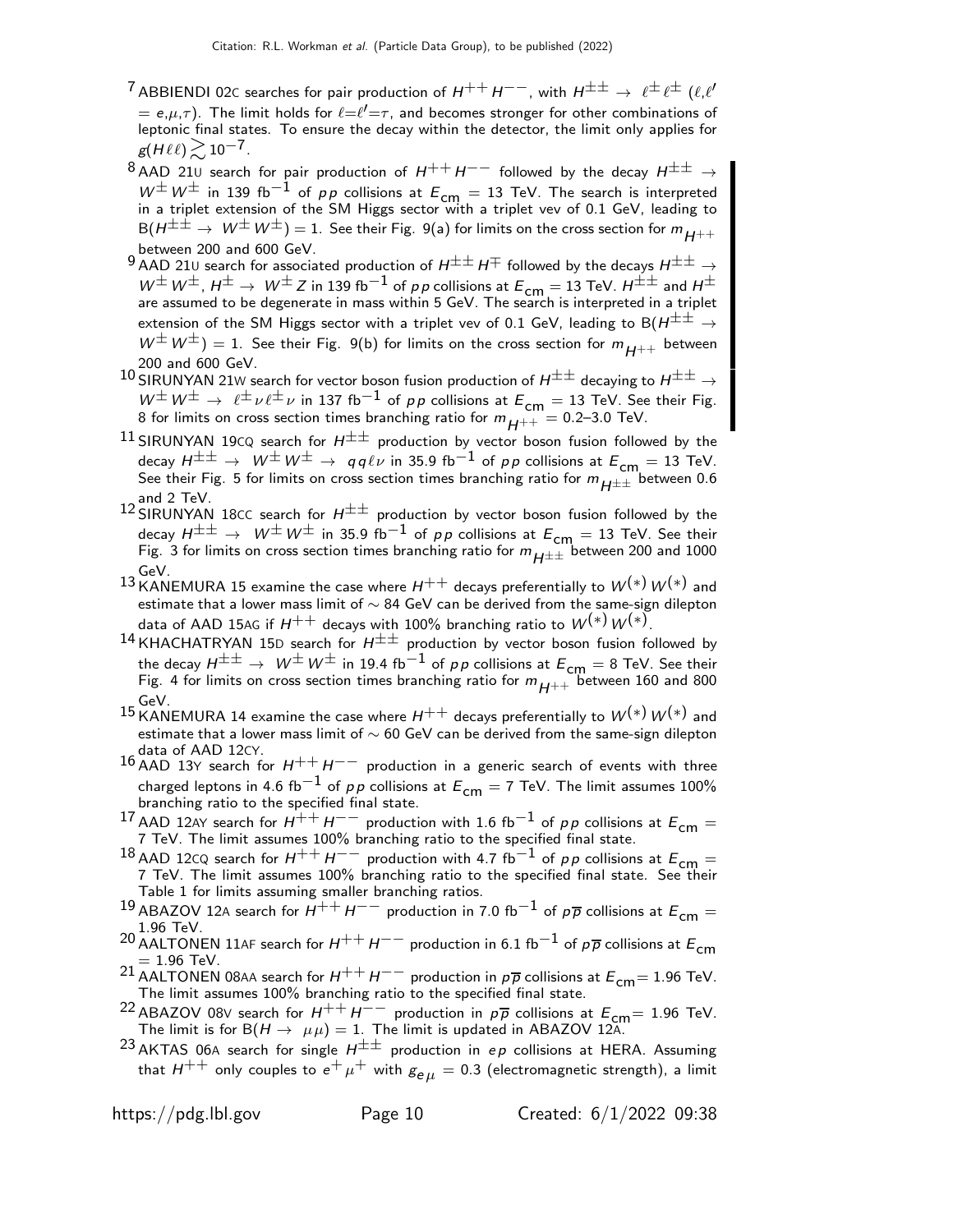$m_{H^{++}}~>$  141 GeV (95% CL) is derived. For the case where  $H^{++}$  couples to  $e\tau$  only

- 24 the limit is 112 GeV.<br><sup>24</sup> ACOSTA 05L search for *H++ H−−* pair production in pp collisions. The limit is valid for  $g_{\ell,\ell'}^{\phantom i'}\ <\ 10^{-8}$  so that the Higgs decays outside the detector.
- <sup>25</sup> ABAZOV 04E search for  $H^{++}H^{--}$  pair production in  $H^{\pm\pm} \rightarrow \mu^{\pm} \mu^{\pm}$ . The limit is valid for  $g_{\mu\mu} \gtrsim 10^{-7}$ .
- 26 ABBIENDI 03Q searches for single  $H^{\pm\pm}$  via direct production in  $e^+e^-\to e^{\mp}e^{\mp}H^{\pm\pm}$ , and via t-channel exchange in  $e^+e^- \rightarrow e^+e^-$ . In the direct case, and assuming  $B(H^{\pm \pm} \rightarrow \ell^{\pm} \ell^{\pm}) = 1$ , a 95% CL limit on  $h_{ee} < 0.071$  is set for  $m_{H^{\pm \pm}} < 160$  GeV (see Fig. 6). In the second case, indirect limits on  $h_{ee}$  are set for  $m_{H^{\pm\pm}}$  < 2 TeV (see Fig. 8).
- <sup>27</sup> GORDEEV 97 search for muonium-antimuonium conversion and find  $G_{\overline{M}\overline{M}}/G_F < 0.14$ (90% CL), where  $G_{\overline{M}\overline{M}}$  is the lepton-flavor violating effective four-fermion coupling. This limit may be converted to  $m_{H^{++}} > 210$  GeV if the Yukawa couplings of  $H^{++}$ to ee and  $\mu\mu$  are as large as the weak gauge coupling. For similar limits on muoniumantimuonium conversion, see the muon Particle Listings.
- $^{28}$  ASAKA 95 point out that  $H^{++}$  decays dominantly to four fermions in a large region of parameter space where the limit of ACTON 92M from the search of dilepton modes does not apply.
- <sup>29</sup> ACTON 92M limit assumes  $H^{\pm\pm} \rightarrow \ell^{\pm} \ell^{\pm}$  or  $H^{\pm\pm}$  does not decay in the detector. Thus the region  $g_{\ell \, \ell} \approx 10^{-7}$  is not excluded.
- $30$  ACTON 92M from  $\Delta\Gamma_Z$  <40 MeV.
- 31 SWARTZ 90 assume  $\overline{H^{\pm \pm}} \to e^{\pm}e^{\pm}$  (any flavor). The limits are valid for the Higgslepton coupling g $(H\ell\ell)\gtrsim 7.4\times 10^{-7}/[m_H/{\rm GeV}]^{1/2}$ . The limits improve somewhat<br>for ee and  $\mu\mu$  decay modes.

|                                                                                                                       | د.  |                       |                    |                        |                |
|-----------------------------------------------------------------------------------------------------------------------|-----|-----------------------|--------------------|------------------------|----------------|
| VALUE (GeV)                                                                                                           | CL% | DOCUMENT ID           |                    | <b>TECN</b>            | <b>COMMENT</b> |
| > 58                                                                                                                  | 95  | <b>AABOUD</b>         |                    | 18BC ATLS              | e e            |
| >723                                                                                                                  | 95  | <sup>1</sup> AABOUD   |                    | 18BC ATLS              | $\mu \mu$      |
| >402                                                                                                                  | 95  | $2$ AAD               |                    | 15AG ATLS              | $e \mu$        |
| >290                                                                                                                  | 95  | $3$ AAD               |                    | 15AP ATLS              | $e\tau$        |
| >290                                                                                                                  | 95  | $3$ AAD               |                    | 15AP ATLS              | $\mu\tau$      |
| > 97.3                                                                                                                | 95  | <sup>4</sup> ABDALLAH | 03                 | <b>DLPH</b>            | $\tau\,\tau$   |
| > 97.3                                                                                                                | 95  | <sup>5</sup> ACHARD   | 03F                | L <sub>3</sub>         | $\tau\,\tau$   |
| > 98.5                                                                                                                | 95  | <sup>6</sup> ABBIENDI | 02C                | <b>OPAL</b>            | $\tau\,\tau$   |
| $\bullet \bullet \bullet$ We do not use the following data for averages, fits, limits, etc. $\bullet \bullet \bullet$ |     |                       |                    |                        |                |
| >374                                                                                                                  | 95  | $2$ AAD               |                    | 15AG ATLS              | e e            |
| >438                                                                                                                  | 95  | $2$ AAD               |                    | 15AG ATLS              | $\mu \mu$      |
| >251                                                                                                                  | 95  | $7$ AAD               |                    | 12AY ATLS              | $\mu \mu$      |
| >306                                                                                                                  | 95  | $8$ AAD               |                    | 12cQ ATLS              | $\mu \mu$      |
| >310                                                                                                                  | 95  | $8$ AAD               |                    | 12cq ATLS              | $e \mu$        |
| >322                                                                                                                  | 95  | $8$ AAD               |                    | 12 <sub>c</sub> Q ATLS | e e            |
| >113                                                                                                                  | 95  | <sup>9</sup> ABAZOV   | 12A D <sub>0</sub> |                        | $\mu\tau$      |
| >205                                                                                                                  | 95  | 10 AALTONEN           | 11AF CDF           |                        | $\mu\mu$       |
| >190                                                                                                                  | 95  | 10 AALTONEN           | 11AF CDF           |                        | $e \mu$        |
| >205                                                                                                                  | 95  | 10 AALTONEN           | 11AF CDF           |                        | e e            |
|                                                                                                                       |     |                       |                    |                        |                |

## Limits for  $H^{\pm\pm}$  with  $T_3=0$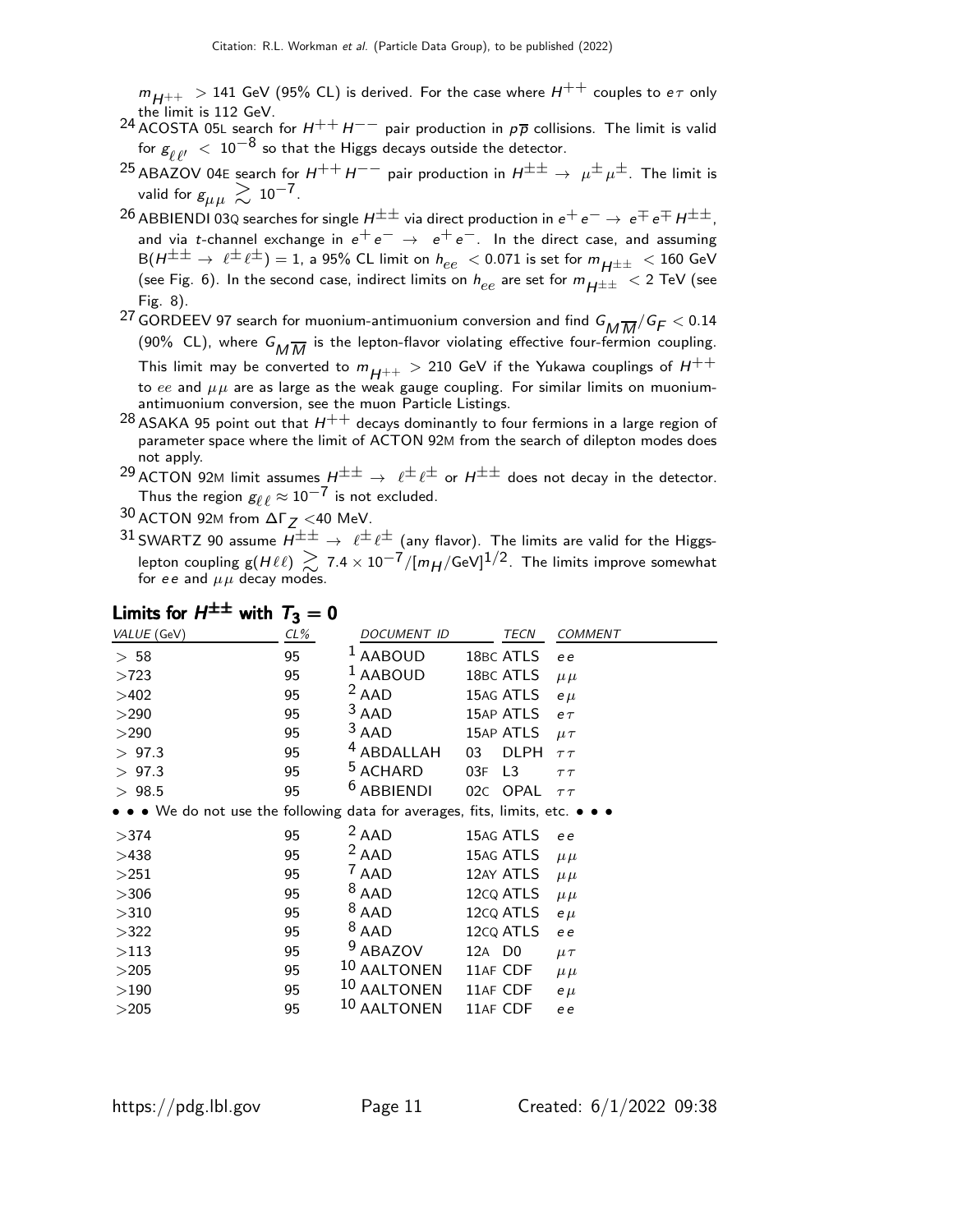| >145          | 95 | $11$ ABAZOV            | 08V D <sub>0</sub> |                  | $\mu \mu$                                     |
|---------------|----|------------------------|--------------------|------------------|-----------------------------------------------|
|               |    | $12$ AKTAS             | 06A H1             |                  | single $H^{\pm\pm}$                           |
| >109          | 95 | 13 ACOSTA              |                    | 05L CDF          | stable                                        |
| > 98.2        | 95 | $14$ ABAZOV            | 04E D <sub>0</sub> |                  | $\mu \mu$                                     |
|               |    | <sup>15</sup> ABBIENDI |                    |                  | 03Q OPAL $E_{\text{cm}} \leq 209$ GeV, single |
|               |    |                        |                    |                  | $H^{\pm\pm}$                                  |
|               |    | $16$ GORDEEV           | 97                 | <b>SPEC</b>      | muonium conversion                            |
| > 45.6        | 95 | <sup>17</sup> ACTON    |                    | 92M OPAL         |                                               |
| > 25.5        | 95 | $18$ ACTON             |                    | 92M OPAL         |                                               |
| none 7.3–34.3 | 95 | <sup>19</sup> SWARTZ   | 90                 | MRK <sub>2</sub> |                                               |
|               |    |                        |                    |                  |                                               |

 $<sup>1</sup>$  See their Figs. 12(b) and 14 for limits with smaller branching ratios.</sup>

- <sup>2</sup> AAD 15AG search for  $H^{++}H^{--}$  production in 20.3 fb<sup>-1</sup> of pp collisions at  $E_{cm} = 8$ TeV. The limit assumes 100% branching ratio to the specified final state. See their Fig. 5 for limits for arbitrary branching ratios.
- $^3$ AAD 15AP search for  $H^{++}H^{--}$  production in 20.3 fb $^{-1}$  of pp collisions at  $E_{\mathsf{cm}}=8$  TeV. The limit assumes 100% branching ratio to the specified final state.
- <sup>4</sup> ABDALLAH 03 search for  $H^{++}H^{--}$  pair production either followed by  $H^{++} \rightarrow$  $\tau^+ \tau^+$ , or decaying outside the detector.
- 5 ACHARD 03F search for  $e^+e^- \to H^{++}H^{--}$  with  $H^{\pm\pm} \to \ell^{\pm}\ell^{\prime\pm}$ . The limit holds for  $\ell = \ell' = \tau$ , and slightly different limits apply for other flavor combinations. The limit is valid for  $g_{\ell \ell'} \gtrsim 10^{-7}$ .
- $^6$  ABBIENDI 02C searches for pair production of  $H^{++}H^{--}$ , with  $H^{\pm\pm} \to~\ell^{\pm}\ell^{\pm}$  ( $\ell,\ell'$  $\tilde{r}=e,\mu,\tau)$ . the limit holds for  $\ell{=}\ell'{=}\tau$ , and becomes stronger for other combinations of leptonic final states. To ensure the decay within the detector, the limit only applies for  $g(H \ell \ell) \geq 10^{-7}$ .
- <sup>7</sup> AAD 12AY search for  $H^{++}H^{--}$  production with 1.6 fb $^{-1}$  of  $p \, p$  collisions at  $E_{\mathsf{cm}}=7$  TeV. The limit assumes 100% branching ratio to the specified final state.
- 8 AAD 12CQ search for  $H^{++}H^{--}$  production with 4.7 fb<sup>-1</sup> of pp collisions at  $E_{cm} =$ 7 TeV. The limit assumes 100% branching ratio to the specified final state. See their Table 1 for limits assuming smaller branching ratios.
- <sup>9</sup> ABAZOV 12A search for  $H^{++}H^{--}$  production in 7.0 fb<sup>-1</sup> of  $p\overline{p}$  collisions at  $E_{cm} =$ 1.96 TeV.
- 10 AALTONEN 11AF search for  $H^{++}H^{--}$  production in 6.1 fb<sup>-1</sup> of pp collisions at  $E_{cm}$  $= 1.96$  TeV.
- <sup>11</sup> ABAZOV 08∨ search for  $H^{++}H^{--}$  production in  $p\overline{p}$  collisions at  $E_{cm}$  = 1.96 TeV.<br>The limit is for B( $H \rightarrow \mu\mu$ ) = 1. The limit is updated in ABAZOV 12A.
- <sup>12</sup> AKTAS 06A search for single  $H^{\pm\pm}$  production in ep collisions at HERA. Assuming that  $H^{++}$  only couples to  $e^+ \mu^+$  with  $g_{e\mu} = 0.3$  (electromagnetic strength), a limit  $m_{H++}$  > 141 GeV (95% CL) is derived. For the case where  $H^{++}$  couples to  $e\tau$  only
- 13 the limit is 112 GeV.<br>13 ACOSTA 05L search for  $H^{++}H^{--}$  pair production in  $p\overline{p}$  collisions. The limit is valid
- for  $g_{\ell,\ell'}^{\phantom i'}\ <\ 10^{-8}$  so that the Higgs decays outside the detector.
- 14 ABAZOV 04E search for  $H^{++}H^{--}$  pair production in  $H^{\pm\pm} \to \mu^{\pm} \mu^{\pm}$ . The limit is valid for  $g_{\mu\mu} \gtrsim 10^{-7}$ .
- $^{15}$  ABBIENDI 03Q searches for single  $H^{\pm\pm}$  via direct production in  $e^+ \, e^- \to \, e^{\mp} \, e^{\mp} \, H^{\pm\pm}$  , and via t-channel exchange in  $e^+e^- \rightarrow e^+e^-$ . In the direct case, and assuming  $B(H^{\pm \pm} \rightarrow \ell^{\pm} \ell^{\pm}) = 1$ , a 95% CL limit on  $h_{ee} < 0.071$  is set for  $m_{H^{\pm \pm}} < 160$  GeV (see Fig. 6). In the second case, indirect limits on  $h_{ee}$  are set for  $m_{H^{\pm\pm}}$   $<$  2 TeV (see Fig. 8).
- $^{16}$  GORDEEV 97 search for muonium-antimuonium conversion and find  $G_{\overline{M}\overline{M}}/G_F < 0.14$ (90% CL), where  $G_{\overline{M}\overline{M}}$  is the lepton-flavor violating effective four-fermion coupling.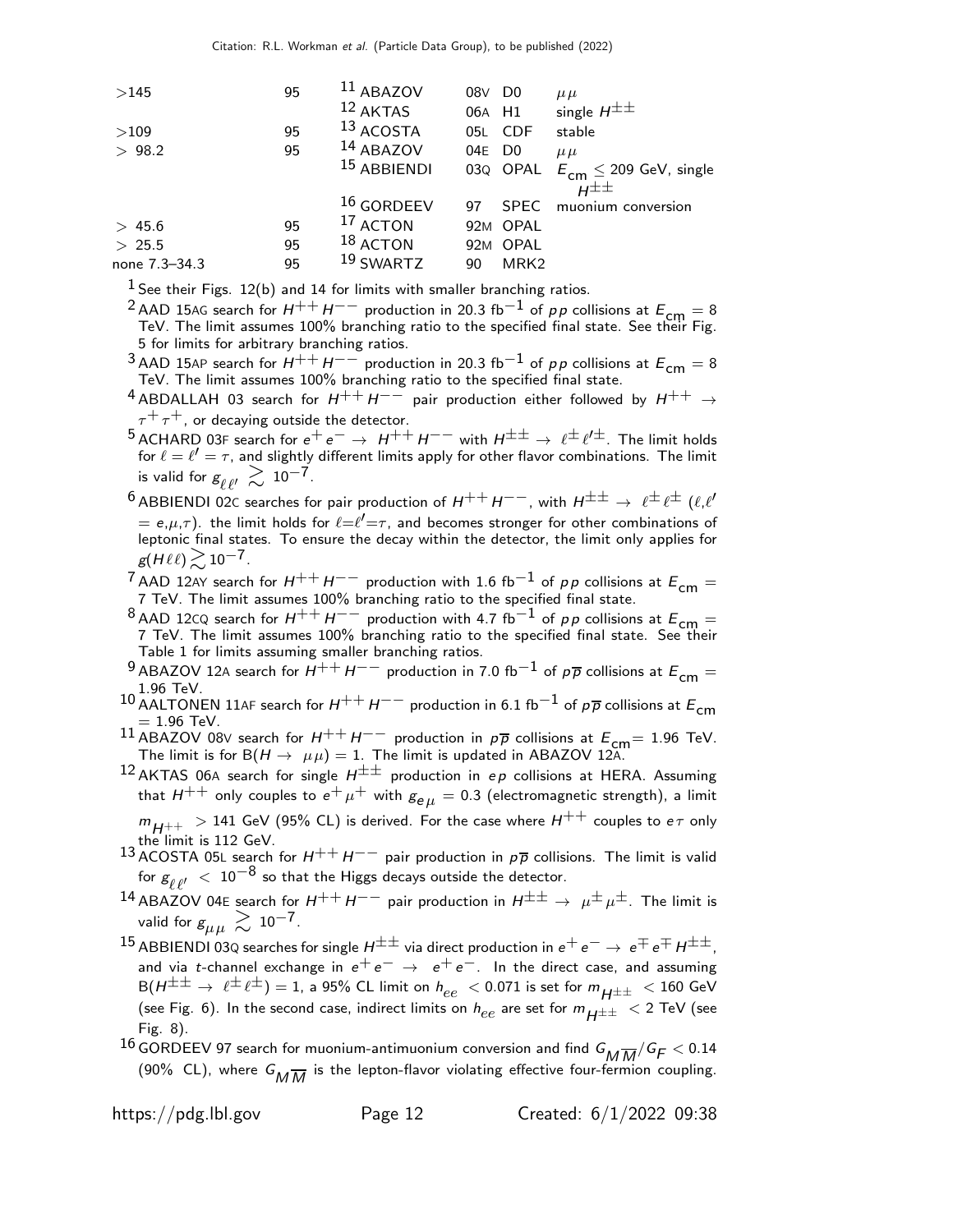This limit may be converted to  $m_{H^{++}} > 210$  GeV if the Yukawa couplings of  $H^{++}$ to  $ee$  and  $\mu\mu$  are as large as the weak gauge coupling. For similar limits on muoniumantimuonium conversion, see the muon Particle Listings.

 $^{17}$  ACTON 92M limit assumes  $H^{\pm\pm} \to~\ell^{\pm}\ell^{\pm}$  or  $H^{\pm\pm}$  does not decay in the detector. Thus the region  $g_{\ell\,\ell}\approx 10^{-7}$  is not excluded.

18 ACTON 92M from  $\Delta\Gamma_Z$  <40 MeV.

 $^{19}$ SWARTZ 90 assume  $H^{\pm\pm} \to~\ell^{\pm}\ell^{\pm}$  (any flavor). The limits are valid for the Higgslepton coupling g $({H\ell\ell})\gtrsim7.4\times10^{-7}/[m_{H}/{\rm GeV}]^{1/2}$ . The limits improve somewhat<br>for ee and  $\mu\mu$  decay modes.

### $H^{\pm}$  and  $H^{\pm\pm}$  REFERENCES

| AAD                          | 21U             | JHEP 2106 146                      | G. Aad <i>et al.</i>                                           | (ATLAS Collab.)                    |
|------------------------------|-----------------|------------------------------------|----------------------------------------------------------------|------------------------------------|
| AAD                          | 21 <sub>V</sub> | JHEP 2106 145                      | G. Aad et al.                                                  | (ATLAS Collab.)                    |
| SIRUNYAN                     | 21W             | EPJ C81 723                        | A.M. Sirunyan et al.                                           | (CMS Collab.)                      |
| AAD                          | 20W             | JHEP 2006 151                      | G. Aad et al.                                                  | (ATLAS Collab.)                    |
| SIRUNYAN                     |                 | 20AO JHEP 2007 126                 | A.M. Sirunyan et al.                                           | (CMS Collab.)                      |
| SIRUNYAN                     |                 | 20AV JHEP 2001 096                 | A.M. Sirunyan et al.                                           | (CMS Collab.)                      |
| SIRUNYAN                     |                 | 20BE PR D102 072001                | A.M. Sirunyan et al.                                           | (CMS Collab.)                      |
| AABOUD                       | 19K             | EPJ C79 58                         | M. Aaboud et al.                                               | (ATLAS Collab.)                    |
| SIRUNYAN                     |                 | 19AH JHEP 1907 142                 | A.M. Sirunyan et al.                                           | (CMS Collab.)                      |
| SIRUNYAN                     |                 | 19BP PL B795 281                   | A.M. Sirunyan et al.                                           | (CMS Collab.)                      |
| SIRUNYAN                     |                 | 19CC PRL 123 131802                | A.M. Sirunyan et al.                                           | (CMS Collab.)                      |
| SIRUNYAN                     |                 | 19CQ PL B798 134985                | A.M. Sirunyan et al.                                           | (CMS Collab.)                      |
| AABOUD                       |                 | 18BC EPJ C78 199                   | M. Aaboud et al.                                               | (ATLAS Collab.)                    |
| AABOUD                       |                 | 18BW JHEP 1809 139                 | M. Aaboud et al.                                               | (ATLAS Collab.)                    |
| AABOUD                       |                 | 18CD JHEP 1811 085                 | M. Aaboud et al.                                               | (ATLAS Collab.)                    |
| <b>AABOUD</b>                |                 | 18CH PL B787 68                    | M. Aaboud et al.                                               | (ATLAS Collab.)                    |
| HALLER                       | 18              | EPJ C78 675                        | J. Haller et al.                                               | (Gfitter Group)                    |
| SIRUNYAN                     |                 | 18CC PRL 120 081801                | A.M. Sirunyan et al.                                           | (CMS Collab.)                      |
| SIRUNYAN                     |                 | 18DO JHEP 1811 115                 | A.M. Sirunyan et al.                                           | (CMS Collab.)                      |
| MISIAK                       | 17              | EPJ C77 201                        | M. Misiak, M. Steinhauser                                      |                                    |
| SIRUNYAN                     |                 | 17AE PRL 119 141802                | A.M. Sirunyan et al.                                           | (CMS Collab.)                      |
| AABOUD                       | 16A             | PL B759 555                        | M. Aaboud et al.                                               | (ATLAS Collab.)                    |
| AAD                          |                 | 16AJ JHEP 1603 127                 | G. Aad et al.                                                  | (ATLAS Collab.)                    |
| AAD                          |                 | 15AF JHEP 1503 088                 | G. Aad et al.                                                  | (ATLAS Collab.)                    |
| AAD                          |                 | 15AG JHEP 1503 041                 | G. Aad et al.                                                  | (ATLAS Collab.)                    |
| AAD                          |                 | 15AP JHEP 1508 138                 | G. Aad et al.                                                  | (ATLAS Collab.)                    |
| AAD                          | 15M             | PRL 114 231801                     | G. Aad et al.                                                  | (ATLAS Collab.)                    |
| KANEMURA                     | 15              | PTEP 2015 051B02                   | S. Kanemura et al.                                             |                                    |
|                              |                 | KHACHATRY 15AX JHEP 1511 018       | V. Khachatryan et al.                                          | (CMS Collab.)                      |
|                              |                 | KHACHATRY 15BF JHEP 1512 178       | V. Khachatryan et al.                                          | (CMS Collab.)                      |
| KHACHATRY 15D                |                 | PRL 114 051801                     | V. Khachatryan et al.                                          | (CMS Collab.)                      |
| AAD                          | 14M             | PR D89 032002                      | G. Aad et al.                                                  | (ATLAS Collab.)                    |
| <b>AALTONEN</b>              | 14A             | PR D89 091101                      | T. Aaltonen et al.                                             | (CDF Collab.)                      |
| KANEMURA                     | 14              | PR D90 115018                      | S. Kanemura et al.                                             |                                    |
| AAD                          |                 | 13AC EPJ C73 2465                  | G. Aad et al.                                                  | (ATLAS Collab.)                    |
| AAD                          | 13V             | JHEP 1303 076                      | G. Aad et al.                                                  | (ATLAS Collab.)                    |
| AAD                          | 13Y             | PR D87 052002                      | G. Aad et al.                                                  | (ATLAS Collab.)                    |
| CARENA                       | 13<br>13        | EPJ C73 2552                       | M. Carena et al.                                               |                                    |
| LEP                          |                 | EPJ C73 2463<br>12AY PR D85 032004 | LEP Collabs<br>(ALEPH, DELPHI, L3, OPAL, LEP)<br>G. Aad et al. |                                    |
| AAD<br>AAD                   |                 | 12BH JHEP 1206 039                 | G. Aad et al.                                                  | (ATLAS Collab.)                    |
| AAD                          |                 | 12CQ EPJ C72 2244                  | G. Aad et al.                                                  | (ATLAS Collab.)<br>(ATLAS Collab.) |
| AAD                          |                 | 12CY JHEP 1212 007                 | G. Aad et al.                                                  | (ATLAS Collab.)                    |
| ABAZOV                       | 12A             | PRL 108 021801                     | V.M. Abazov et al.                                             | (D0 Collab.)                       |
| ABBIENDI                     | 12              | EPJ C72 2076                       | G. Abbiendi et al.                                             | (OPAL Collab.)                     |
|                              |                 | CHATRCHYAN 12AA JHEP 1207 143      | S. Chatrchyan et al.                                           | (CMS Collab.)                      |
| CHATRCHYAN 12AU EPJ C72 2189 |                 |                                    | S. Chatrchyan et al.                                           | (CMS Collab.)                      |
| AALTONEN                     |                 | 11AF PRL 107 181801                | T. Aaltonen et al.                                             | (CDF Collab.)                      |
| AALTONEN                     | 11P             | PRL 107 031801                     | T. Aaltonen et al.                                             | (CDF Collab.)                      |
| <b>DESCHAMPS</b>             | 10              | PR D82 073012                      | O. Deschamps et al.                                            | (CLER, ORSAY, LAPP)                |
| AALTONEN                     |                 | 09AJ PRL 103 101803                | T. Aaltonen et al.                                             | (CDF Collab.)                      |
| ABAZOV                       |                 | 09AC PR D80 051107                 | V.M. Abazov et al.                                             | (D0 Collab.)                       |
| ABAZOV                       |                 | 09AG PR D80 071102                 | V.M. Abazov et al.                                             | (D0 Collab.)                       |